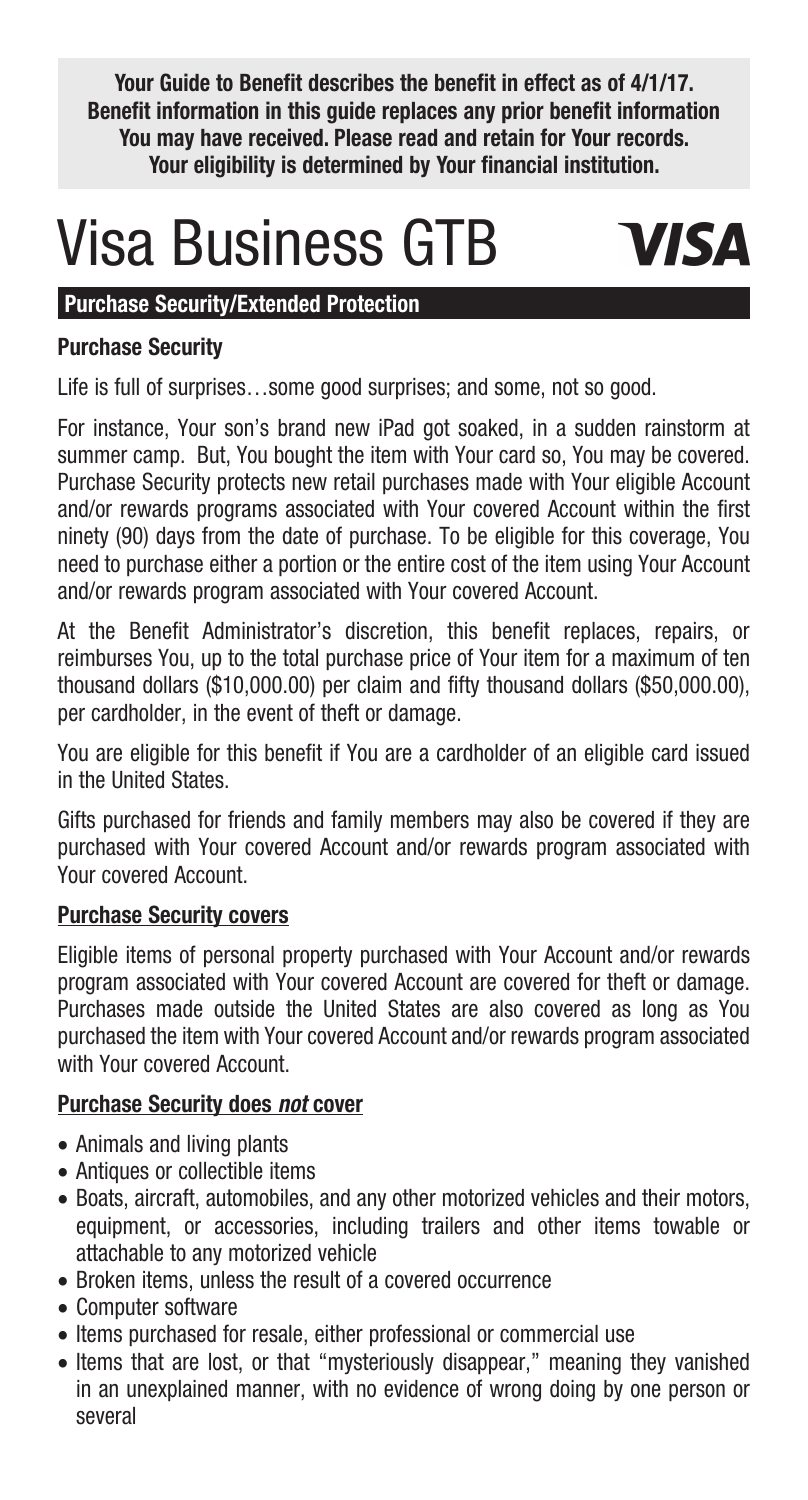- Items under the control and care of a common carrier (including the U.S. Postal Service, airplanes, or a delivery service)
- Items in Your baggage (unless hand carried, or under Your supervision or that of a companion You know); includes jewelry and watches, among other things
- Theft or damage stemming from abuse, fraud, hostilities (war, invasion, rebellion, insurrection, terrorist activities, and more); confiscation by authorities (if contraband or illegal); normal wear and tear; flood, earthquake, radioactive contamination; damage from inherent product defects
- Theft or damage from misdelivery, or voluntarily parting with property
- • Medical equipment
- Perishable or consumable items, including cosmetics, perfumes, rechargeable batteries, among others
- Real estate and items intended for real estate, including hard-wired and hardplumbed items, garage doors and openers, ceiling fans, among other items
- Rented and leased items
- Traveler's checks, cash, tickets, credit or debit cards, among other negotiable purchased instruments
- Items used or pre-owned (Refurbished items will not be considered used or pre-owned as long accompanied by a warranty)

# **Filing a Purchase Security claim**

**Call the Benefit Administrator at 1-800-848-1943, or call collect outside the U.S. at 1-303-967-1096, within sixty (60) days** of the damage or theft **(if You wait longer, coverage may be denied).** The Benefit Administrator will ask for some preliminary claim information, answer Your questions and send You a claim form. When You submit Your claim, be sure to include all information regarding Your claim including the time, place, cause and the amount to either replace or repair the item.

If You have insurance (homeowner's, renter's, car, employer or any other), You are required to file a claim with Your insurance company and to submit a copy of any claim settlement from Your insurance company along with Your claim form. Purchase Security provides coverage on an "excess" coverage basis, meaning it does not duplicate coverage, but pays for a loss only after valid and collectible insurance or indemnity (including, but not limited to, homeowner's, renter's, automobile, or employer's insurance policies) has been exhausted. At that point, Purchase Security will cover the loss up to the amount charged to Your eligible Account, subject to the terms, exclusions, and limits of liability of the benefit.

This benefit also pays for the outstanding deductible portion of Your insurance or indemnity for eligible claims. The maximum total limit of liability is up to ten thousand dollars (\$10,000.00) per claim occurrence and fifty thousand dollars (\$50,000.00) per cardholder. You will receive no more than the purchase price as recorded on the eligible card receipt.

When a protected item is part of a pair or set, You will receive no more than the value (as described above) of the particular part or parts, stolen or damaged, regardless of any special value that item may have as part of such a pair or set, and no more than the proportionate part of an aggregate purchase price of such pair or set.

#### *For faster filing, or to learn more about Purchase Security, visit* **www.cardbenefitservices.com**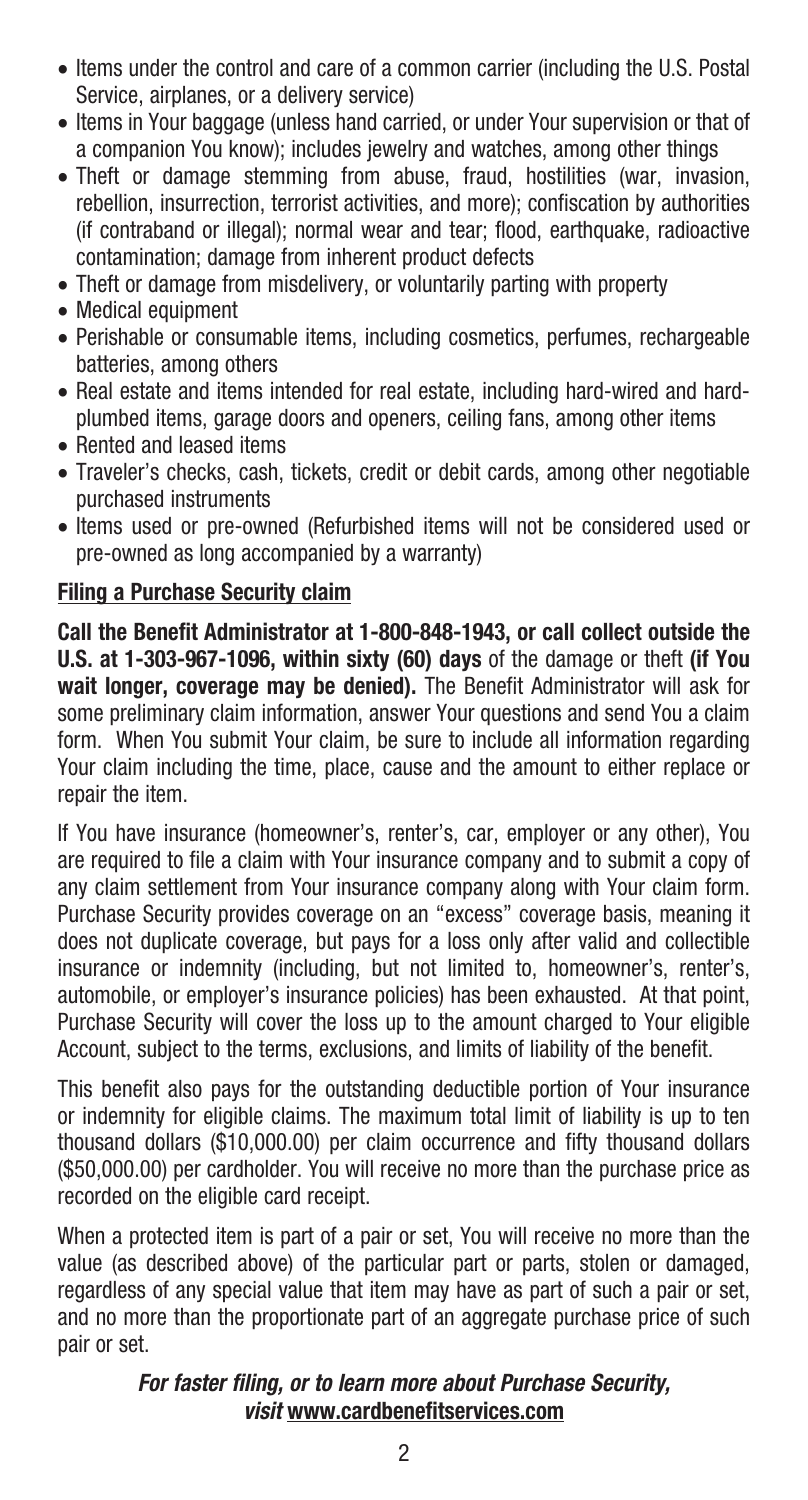Gift recipients may file their own claims, if they have the necessary substantiating documents.

# **Please submit the following documents:**

- • Your signed and completed claim form
- A copy of Your monthly billing statement (showing the last four [4] digits of the Account number) demonstrating that the purchase was made on Your eligible Account and/or rewards programs associated with Your covered Account
- If more than one method of payment was used, please provide documentation as to additional currency, voucher, points or any other payment method utilized
- A copy of the itemized store receipt demonstrating that the purchase was made on Your eligible Account and/or rewards programs associated with Your covered Account
- Copy of the documentation of any other settlement of the loss (if applicable)
- If the item is repairable, the estimate of repair OR a copy of the paid receipt/ invoice for the repairs, indicating the type of damage to the claimed item (if applicable)
- A copy of a police report (in the case of theft), fire report, or other incident report **made within forty-eight [48] hours or as soon as reasonably possible of the occurrence**. All losses must be substantiated. If the loss was not reported, please contact the Benefit Administrator to determine if there may be other documentation that can be provided to determine your eligibility for Purchase Protection
- Any other documents necessary to substantiate Your claim

In some cases of damage, You will be asked to send, **at Your expense**, the damaged item along with Your claim in order to substantiate the claim, so make sure to keep the damaged item in Your possession.

PLEASE NOTE: Your maximum recovery under the Purchase Security Benefit is the purchase price of the item, not to exceed the coverage limit.

#### **Please return Your signed and completed form with all documentation within ninety (90) days of the date of theft or damage.**

# **How will I be reimbursed?**

Once You've met the conditions of this benefit, the Benefit Administrator will resolve Your claim in one of two ways:

- A damaged item may be repaired, rebuilt, or replaced, while a stolen item will be replaced. Typically, You will receive notice about this decision within fifteen (15) days upon receipt of Your claim documentation.
- You may receive payment to replace Your item, an amount not more than the original purchase price, less shipping and handling charges, up to ten thousand dollars (\$10,000.00) per claim and fifty thousand dollars (\$50,000.00) per cardholder. You will only be reimbursed up to the dollar amount to replace or repair the item or the program limit, whichever is less. Under normal circumstances, reimbursement will take place within five (5) business days.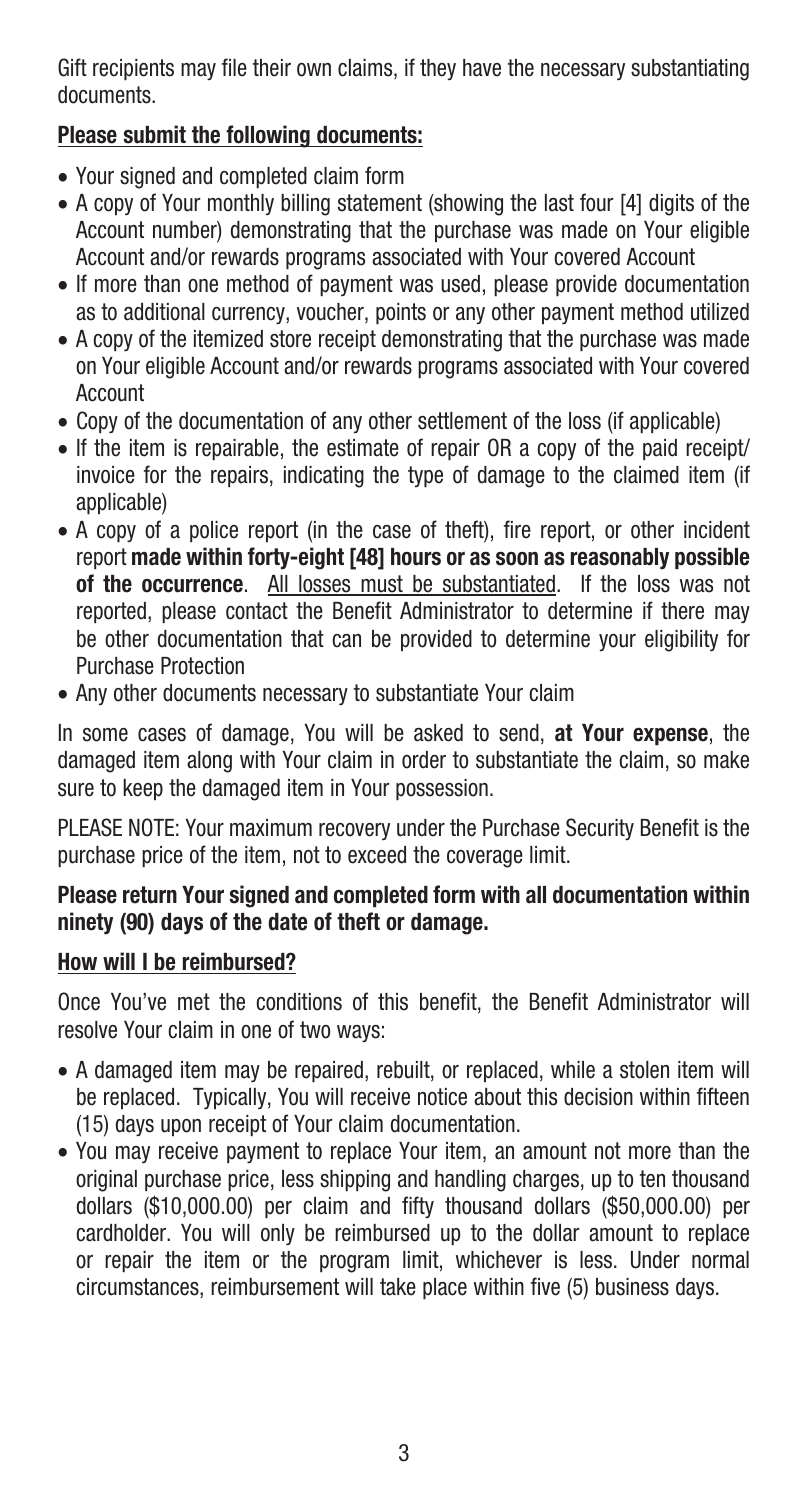#### **Extended Warranty Protection**

Product warranties can be inconvenient and cumbersome to use.

Let's say You purchased a great gadget about a year ago, but it just stopped working, and You can't find Your sales receipt and warranty information. For all too common situations like these, Extended Warranty Protection can help.

Extended Warranty Protection provides You with valuable features that help You manage, use and extend the warranties for eligible items purchased on Your covered Account and/or rewards programs associated with Your covered Account. Services include Warranty Registration and Extended Protection. You are eligible for this benefit if You are a cardholder of an eligible card issued in the United States and

You purchase either a portion or the entire cost of the item using Your Account and/ or rewards program associated with Your covered Account.

#### **Here's how Warranty Registration works**

When You purchase an eligible item that carries a manufacturer's warranty, You can register Your purchase by calling **1-800-848-1943 or call collect outside the U.S. at 1-303-967-1096**. You can also register Your purchase online at www. cardbenefitservices.com.

The Benefit Administrator will tell You where to send Your item's sales receipt and warranty information, so they can be kept on file should You need them.

If You choose *not* to register Your item, be sure to keep Your monthly billing statement reflecting the purchase, the itemized sales receipt, the original manufacturer's written U.S. warranty and any additional warranty in a safe place. These documents will be required to verify Your claim.

# **Here's how Extended Protection works**

Your warranty coverage can be doubled up to one (1) additional year on eligible warranties of three (3) years or less. For example, a manufacturer's warranty of three (3) months would be provided with an additional three (3) months of coverage for a combined total of six (6) months of coverage, and a warranty for six (6) months would be provided with an additional six (6) months of coverage for a combined total of twelve (12) months of coverage. However, if the manufacturer's warranty is for three (3) years, it would only be extended one (1) additional year.

This benefit is limited to no more than the original price of the purchased item (as shown on Your credit card receipt), less shipping and handling fees, up to a maximum of ten thousand dollars (\$10,000.00) per claim, and fifty thousand dollars (\$50,000.00) per cardholder.

The benefit covers purchases made both inside and outside the U.S. The eligible item must have a valid original manufacturer's U.S. repair warranty of three (3) years or less, store-purchased dealer warranty, or an assembler warranty.

# **What Extended Protection does** *not* **cover**

• Boats, automobiles, aircraft, and any other motorized vehicles and their motors, equipment, or accessories, including trailers and other items that can be towed by or attached to any motorized vehicle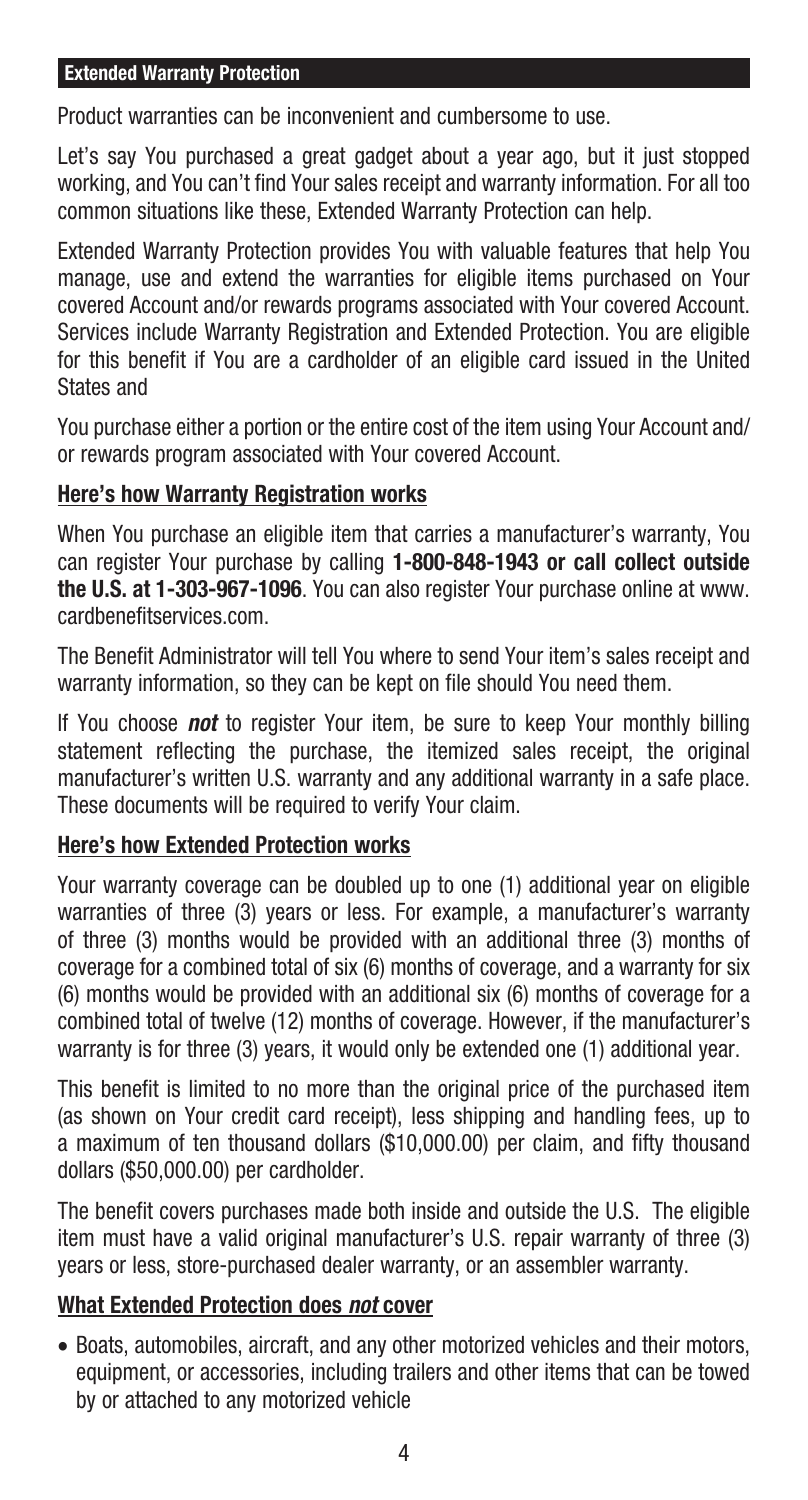- Any costs other than those specifically covered under the terms of the original manufacturer's written U.S. repair warranty, as supplied by the original manufacturer, or other eligible warranty
- Items purchased for resale, professional, or commercial use
- Real estate and items which are intended to become part of real estate including, but not limited to, items that are hard-wired or hard-plumbed, garage doors, garage door openers, and ceiling fans
- Rented or leased items
- • Computer software
- Medical equipment
- Used or pre-owned items (Refurbished items will be covered as long as it has a warranty with it and would not be considered used or pre-owned)

# **Filing an Extended Protection claim**

To file a claim, call the Benefit Administrator at **1-800-848-1943 (or call collect outside the U.S., at 1-303-967-1096**), immediately after the failure of Your covered item. **Please note that if You do not notify the Benefit Administrator within sixty (60) days of product failure, Your claim may be denied.** 

The Benefit Administrator will request preliminary claim information, direct You to the appropriate repair facility, and send You the claim form. Gift recipients of eligible items are also covered, but they must provide all the documents needed to substantiate their claim.

If You received or purchased a service contract or an extended warranty when You purchased Your item, this benefit will be supplemental to, and in excess of, that coverage.

# **What You must submit to file a claim**

Fill out and sign the claim form the Benefit Administrator sent You, then submit the form **within ninety (90) days** of the product failure, along with the following documents:

- A copy of Your monthly billing statement (showing the last four [4] digits of the Account number) demonstrating that the purchase was made on Your eligible Account and/or rewards program associated with Your covered Account
- If more than one method of payment was used, please provide documentation as to additional currency, voucher, points or any other payment method utilized
- A copy of the itemized sales receipt
- A copy of the original manufacturer's written U.S. warranty, and any other applicable warranty
- • A description of the item and its serial number, and any other documentation deemed necessary to substantiate Your claim (this includes bills and, if necessary, a copy of the maintenance record and receipts)
- The original repair estimate or repair bill, indicating cause of failure

Any other documentation deemed necessary by the Benefit Administrator to substantiate the claim

# **All claims must be fully substantiated.**

#### *For faster filing, or to learn more about Extended Warranty Protection, visit* **www.cardbenefitservices.com**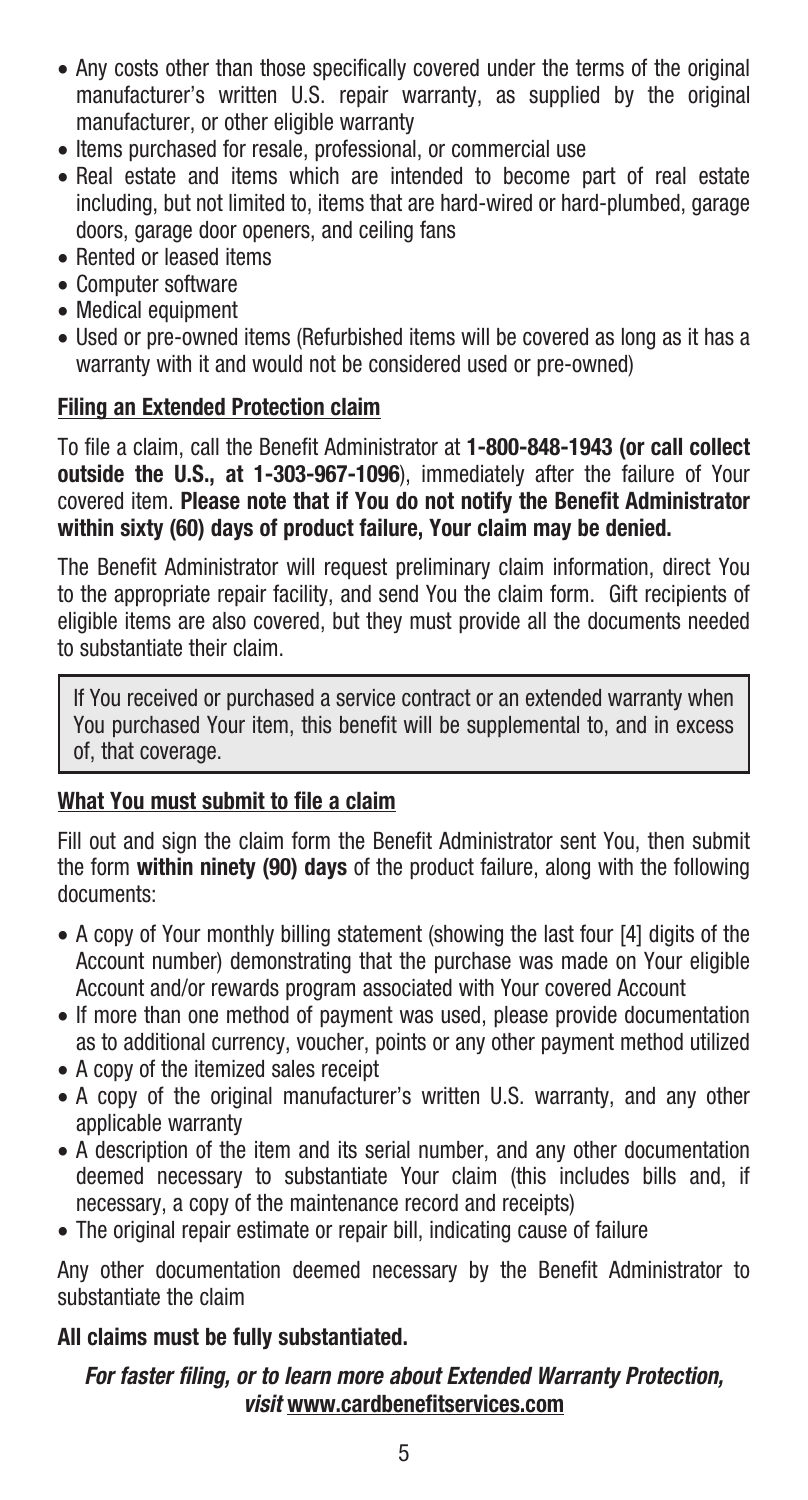# **How will I be reimbursed?**

If You have substantiated Your claim and met the terms and conditions of the benefit, Your item will be replaced or repaired **at the Benefit Administrator's discretion**, but for no more than the original purchase price of the covered item, as recorded on Your credit card receipt, less shipping and handling fees, up to a maximum of ten thousand dollars (\$10,000.00) per claim, and a maximum of fifty thousand dollars (\$50,000.00) per cardholder. **You will only be reimbursed up to the amount charged to Your Account or the program limit**, whichever is less. Under normal circumstances, reimbursement will occur within five (5) business days of the receipt and approval of all required documents.

If Your item is to be repaired, or You may go to an authorized repair facility and file a claim for reimbursement. Only valid and reasonable repairs made at the manufacturer's authorized repair facility are covered.

In either case, the Benefit Administrator's payment, replacement, or repair made in good faith will fulfill the obligation under this benefit.

#### **Definitions**

**Account** means Your credit or debit card Accounts.

**Eligible Person** means a cardholder who pays for their purchase by using their eligible Account and/or rewards program associated with their covered Account.

**You or Your** means an Eligible Person who purchase their item to their eligible Account and/or with rewards program associated with their covered Account.

#### **Additional provisions for Purchase Security and Extended Protection**

- • Signed or pinned transactions are covered as long as You use Your eligible card to secure the transaction
- You shall do all things reasonable to avoid or diminish any loss covered by this benefit. This provision will not be unreasonably applied to avoid claims.
- If You make any claim knowing it to be false or fraudulent in any respect, no coverage shall exist for such claim, and Your benefit may be cancelled. Each cardholder agrees that representations regarding claims will be accurate and complete. Any and all relevant provisions shall be void in any case of fraud, intentional concealment, or misrepresentation of material fact.
- No legal action for a claim may be brought against the Provider until sixty (60) days after the Provider receives Proof of Loss. No legal action against the Provider may be brought more than two (2) years after the time for giving Proof of Loss. Further, no legal action may be brought against the Provider unless all the terms of the Guide to Benefits have been complied with fully.
- This benefit is provided to eligible cardholders at no additional cost. The terms and conditions contained in this Guide to Benefits may be modified by subsequent endorsements. Modifications to the terms and conditions may be provided via additional Guide to Benefits mailings, statement inserts, statement messages or electronic notification. The benefits described in this Guide will not apply to cardholders whose Accounts have been suspended or cancelled.
- Termination dates may vary by financial institutions. Your financial institution can cancel or non-renew the benefits for cardholders, and if they do, they will notify You at least thirty (30) days in advance. Indemnity Insurance Company of North America ("Provider") is the underwriter of these benefits and is solely responsible for its administration and claims. The Benefit Administrator provides services on behalf of the Provider.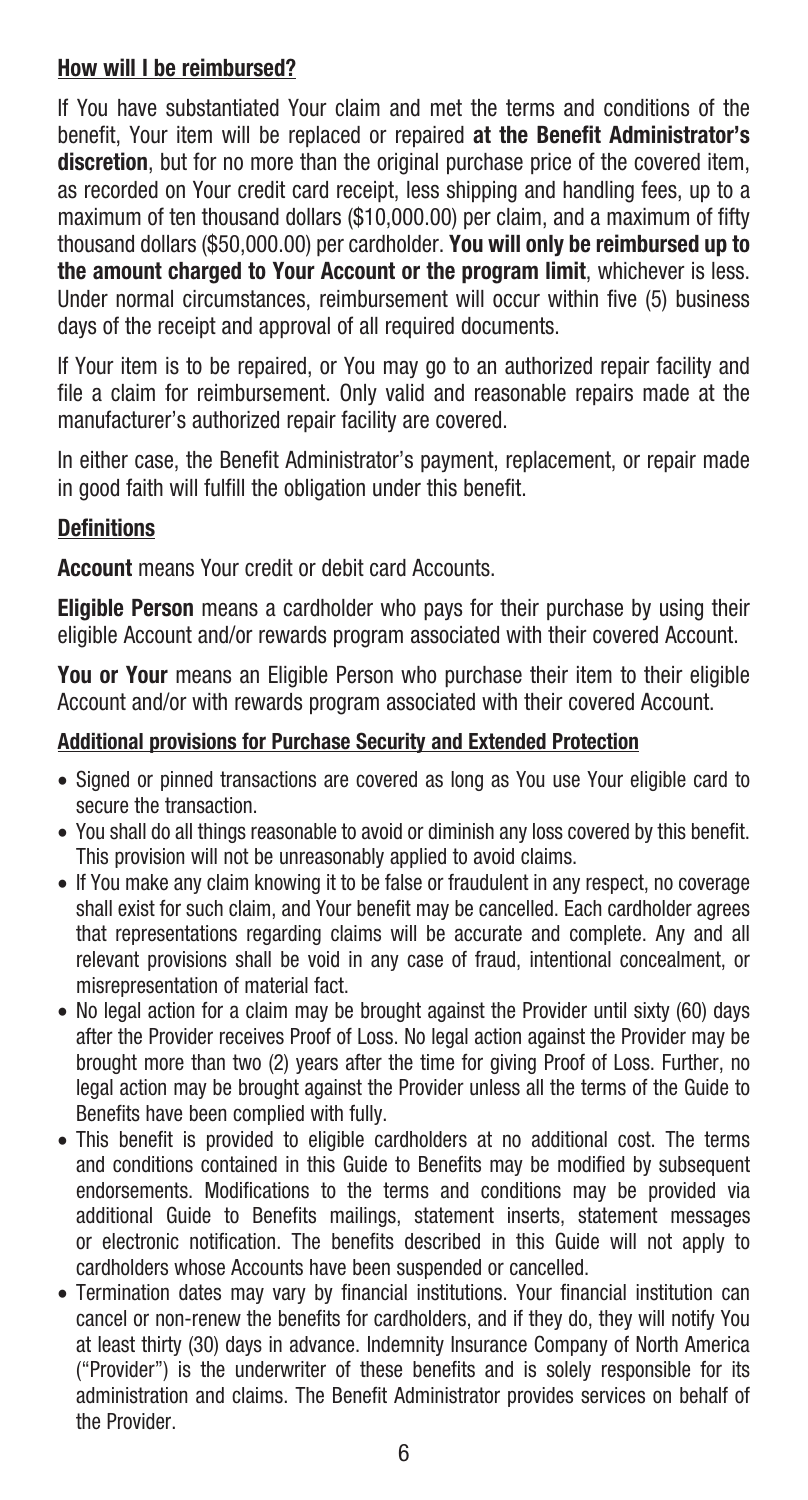- After the Benefit Administrator has paid Your claim, all Your rights and remedies against any party in respect of this claim will be transferred to the Benefit Administrator to the extent of the payment made to You. You must give the Benefit Administrator all assistance as may reasonably be required to secure all rights and remedies.
- This benefit does not apply to the extent that trade or economic sanctions or other laws or regulations prohibit the provision of insurance, including, but not limited to, the payment of claims.

FORM #PSEPALL 10K/3 (04/17) PSEP-ALL-O

**For more information about the benefit described in this guide, call the Benefit Administrator at 1-800-848-1943, or call collect outside the U.S. at 1-303-967-1096.**

**Your Guide to Benefit describes the benefit in effect as of 4/1/17. Benefit information in this guide replaces any prior benefit information You may have received. Please read and retain for Your records. Your eligibility is determined by Your financial institution.** 

#### **Travel and Emergency Assistance Services**

Emergencies can escalate quickly when You are traveling away from home. Something that is relatively straight forward when You are not traveling, like replacing prescription medication, can be a difficult task when You are dealing with local laws or language barriers.

Travel and Emergency Assistance Services are made available to help You in case of an emergency while You are traveling away from home. The Benefit Administrator can connect You with the appropriate local emergency and assistance resources available, 24 hours a day, 365 days a year.

**Please note that due to occasional issues such as distance, location, or time, neither the Benefit Administrator nor its service providers can be responsible for the availability, use, cost, or results of any medical, legal, transportation, or other services.** 

#### **What are Travel and Emergency Assistance Services and how do I use these services when I need them?**

Travel and Emergency Assistance Services are made available to You, if You are a cardholder of an eligible card issued in the United States. Your spouse and children (dependents under 22 years old) are also eligible to use these services.

Travel and Emergency Assistance Services provide assistance and referral only. You are responsible for the cost of any actual medical, legal, transportation, cash advance, or other services or goods provided.

To use the services, simply call the toll-free, 24-hour Benefit Administrator line at **1-800-992-6029**.

#### **If You are outside the United States, call collect at 1-804-673-1675**.

# **What are the specific services and how can they help me?**

• Emergency Message Service – can record and relay emergency messages for travelers or their immediate family members. The Benefit Administrator will use reasonable efforts to relay emergency messages in accordance with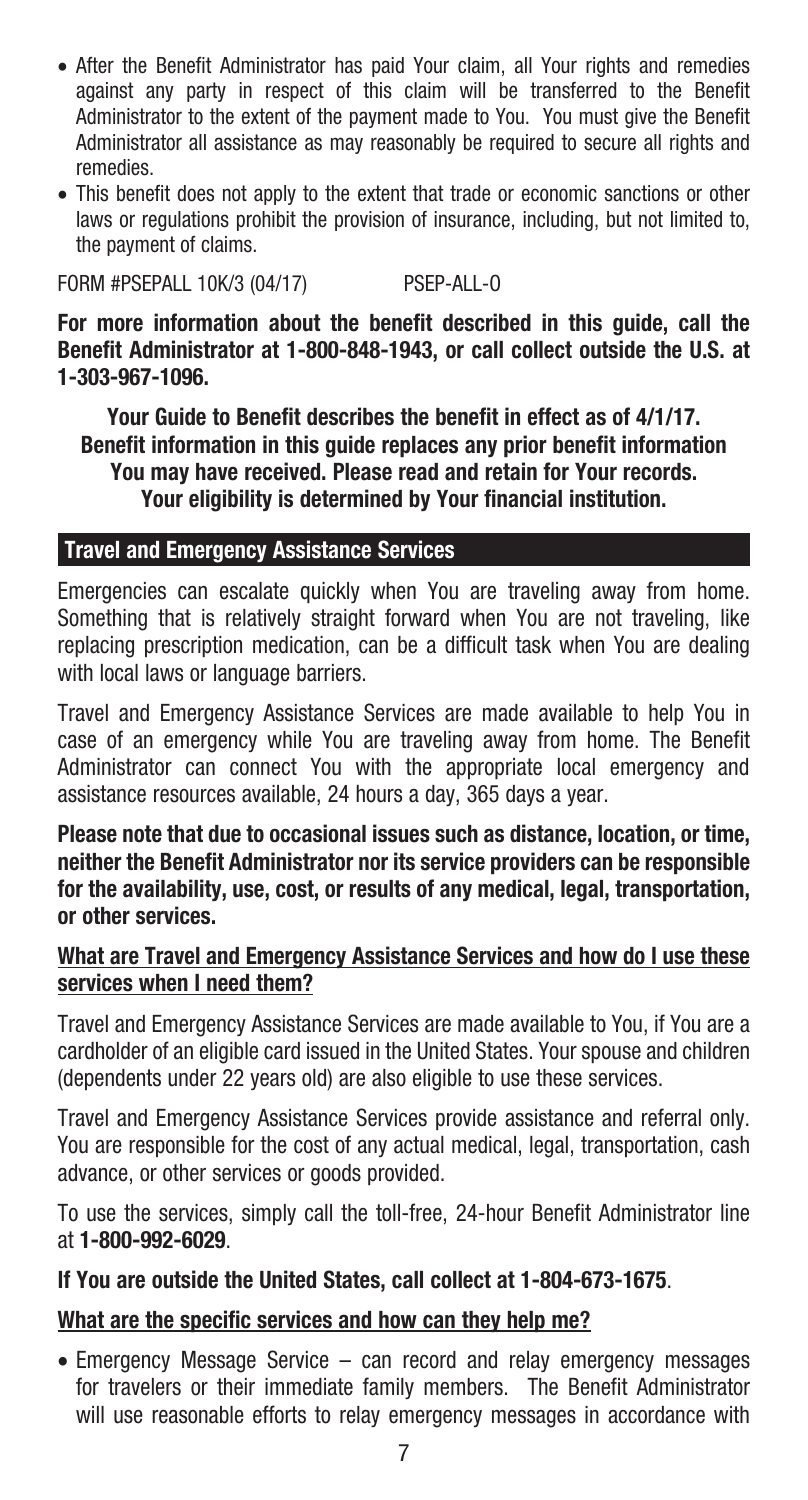benefit guidelines and limitations, but cannot take responsibility for the failure to transmit any message successfully. *All costs are Your responsibility.*

- Medical Referral Assistance provides medical referral, monitoring, and followup. The Benefit Administrator can give You names of local English-speaking doctors, dentists, and hospitals; assign a doctor to consult by phone with local medical personnel, if necessary, to monitor Your condition; keep in contact with Your family, and provide continuing liaison; and help You arrange medical payments from Your personal account. *All costs are Your responsibility.*
- Legal Referral Assistance can arrange contact with English-speaking attorneys and U.S. embassies and consulates if You're detained by local authorities, have a car accident, or need legal assistance. In addition, the Benefit Administrator can coordinate bail payment from Your personal account. The Benefit Administrator can also follow up to make sure bail has been properly handled. *All costs are Your responsibility.*
- Emergency Transportation Assistance can help You make all the necessary arrangements for emergency transportation home or to the nearest medical facility. This includes arranging to bring Your Young children home and helping You stay in contact with family members or employers during the emergency. In the case of a death, the Benefit Administrator can make arrangements to repatriate the remains. *All costs are Your responsibility.*
- Emergency Ticket Replacement helps You through Your carrier's lost ticket reimbursement process and assists in the delivery of a replacement ticket to You, should You lose Your ticket**.** *All costs are Your responsibility.*
- Lost Luggage Locator Service can help You through the Common Carrier's claim procedures or can arrange shipment of replacement items if an airline or Common Carrier loses Your checked luggage. *You are responsible for the cost of any replacement items shipped to You.*
- Emergency Translation Services provides telephone assistance in all major languages and helps find local interpreters, if available, when You need more extensive assistance. *All costs are Your responsibility.*
- Prescription Assistance and Valuable Document Delivery Arrangements can help You fill or replace prescriptions, subject to local laws, and can arrange pickup and delivery of Your prescriptions filled for You at local pharmacies. It can also help transport critical documents that You may have left at Your home or elsewhere. *All costs are Your responsibility.*
- Pre-Trip Assistance can give You information on Your destination before You leave such as ATM locations, currency exchange rates, weather reports, health precautions, necessary immunizations, and required passport visas.

# **Definitions**

**Common Carrier** means any mode of transportation by land, water or air operating for hire under a license to carry passengers for which a ticket must be purchased prior to travel. Does not include taxi, limousine service, commuter rail or commuter bus lines.

**You or Your** means an eligible person whose name is embossed on an eligible U.S. issued card, and You reside in the United States.

# **Additional Provisions for Travel and Emergency Assistance Services**

This benefit is provided to eligible cardholders at no additional cost. The terms and conditions contained in this Guide to Benefits may be modified by subsequent endorsements. Modifications to the terms and conditions may be provided via additional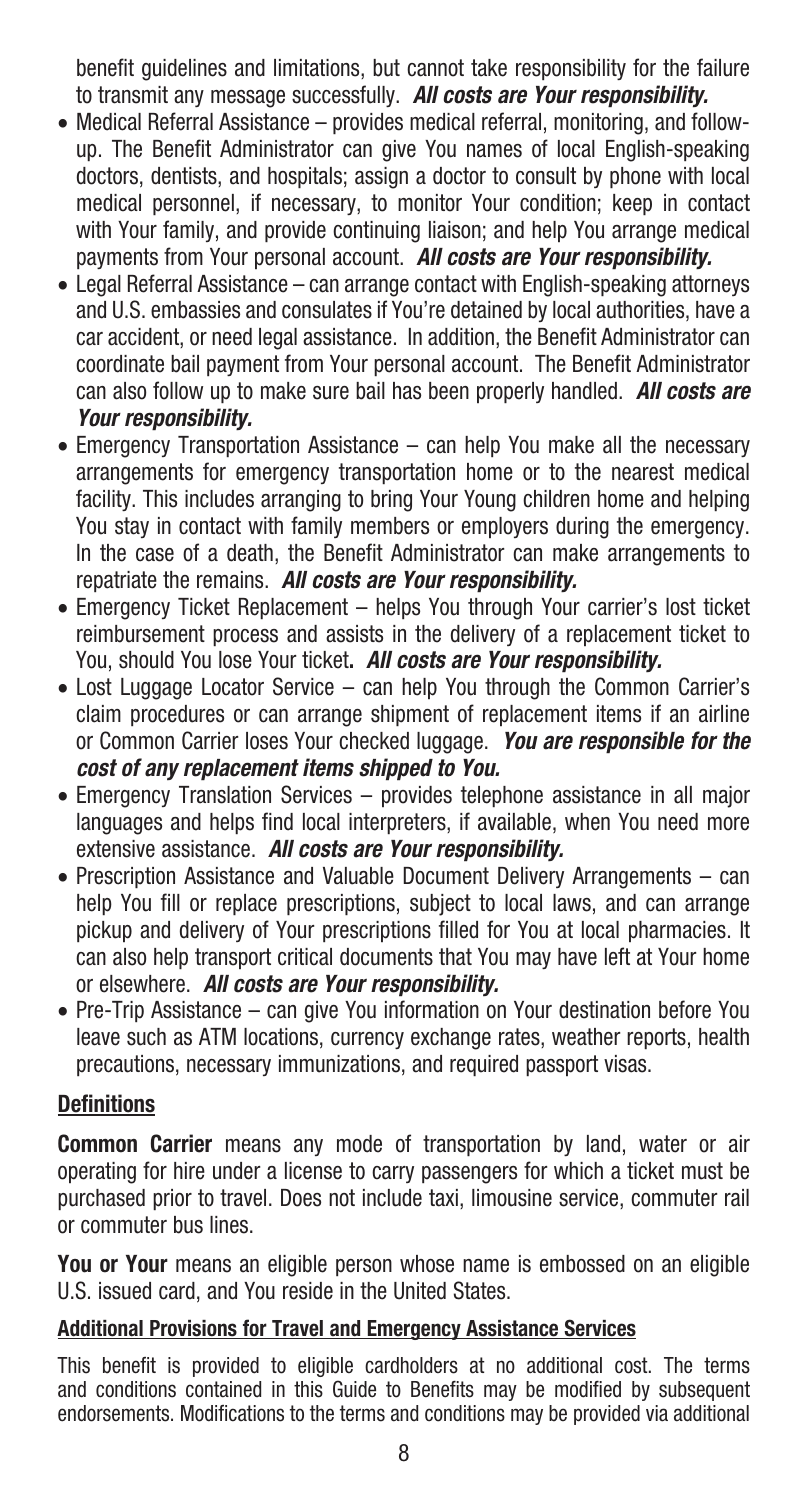Guide to Benefits mailings, statement inserts, statement messages or electronic notification. The benefits described in this Guide to Benefits will not apply to cardholders whose accounts have been suspended or cancelled.

**For more information about the benefit described in this guide, call the Benefit Administrator at 1-800-992-6029, or call collect outside the U.S. at 1-804-673-1675.** 

FORM #TEAS – 2017 (Stand 04/17 TEAS-O

**Your Guide to Benefit describes the benefit in effect as of 4/1/17. Benefit information in this guide replaces any prior benefit information You may have received. Please read and retain for Your records. Your eligibility is determined by Your financial institution.**

#### **Auto Rental Collision Damage Waiver**

No cardholder wants to incur the expense of repairing or replacing a rented car. But accidents do happen, and vehicles do get stolen. No matter what happens to Your rental car, You can be covered with Auto Rental Collision Damage Waiver. Auto Rental Collision Damage Waiver reimburses You for damages caused by theft or collision – up to the Actual Cash Value of most rented cars. Auto Rental Collision Damage Waiver covers no other type of loss. For example, in the event of a collision involving Your rented vehicle, damage to any other driver's car or the injury of anyone or anything is not covered. Rental periods of fifteen (15) consecutive days within Your country of residence, and thirty-one (31) consecutive days outside it, are both covered. (Longer rental periods, however, are *not* covered.)

You are eligible for this benefit if Your name is embossed on an eligible card issued in the United States and You use it to initiate and complete Your entire car rental transaction. Only You as the primary car renter and any additional drivers permitted by the Rental Car Agreement are covered.

#### **How Auto Rental Collision Damage Waiver works with other insurance**

Auto Rental Collision Damage Waiver covers theft, damage, valid loss-of-use charges imposed and substantiated by the auto rental company, administrative fees and reasonable and customary towing charges, due to a covered theft or damage to the nearest qualified repair facility.

If You *do* have personal automobile insurance or other insurance that covers theft or damage, this benefit reimburses You for the deductible portion of Your car insurance or other insurance, along with any unreimbursed portion of administrative and loss-of-use charges imposed by the car rental company, as well as reasonable towing charges while the car was Your responsibility.

If You *do not* have personal automobile insurance or any other insurance, the benefit reimburses You for covered theft, damage, or administrative and loss-ofuse charges imposed by the rental company, as well as reasonable towing charges that occur while You are responsible for the vehicle.

If You are renting outside of Your country of residence, the coverage provided under this benefit is primary and reimburses You for covered theft, damage, or administrative and loss-of-use charges imposed by the rental company, as well as reasonable towing charges that occur while You are responsible for the vehicle.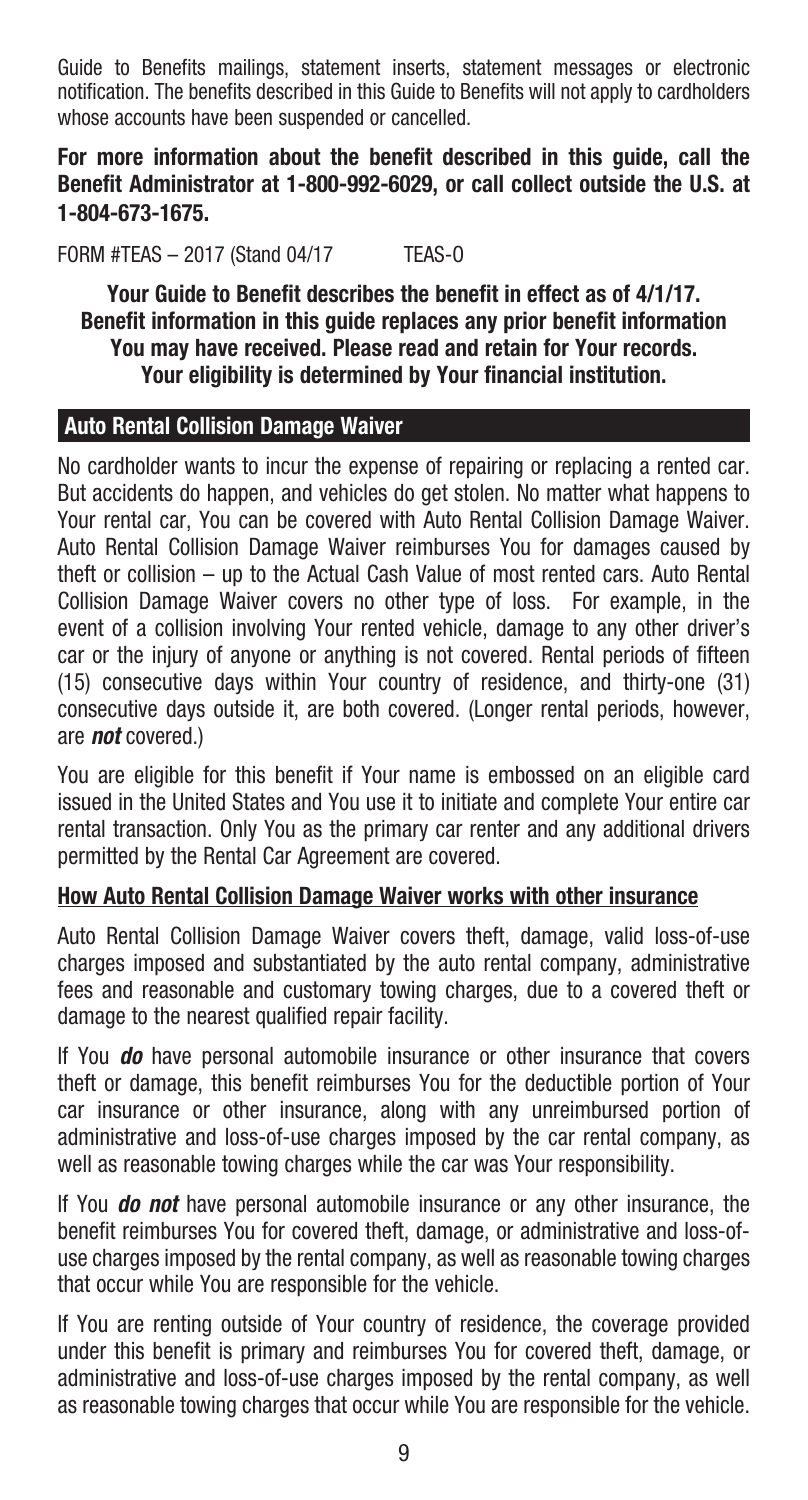# **How to use Auto Rental Collision Damage Waiver**

- 1. Use Your card to initiate and complete Your entire car rental transaction.
- 2. Review the auto rental agreement and decline the rental company's collision damage waiver (CDW/LDW) option, or a similar provision, **as accepting this coverage will cancel out Your benefit**. If the rental company insists that You purchase their insurance or collision damage waiver, **call the Benefit Administrator for assistance at 1-800-348-8472. Outside the United States, call collect at 1-804-673-1164.**

# **Before You leave the lot, be sure to check the car for any prior damage.**

This benefit is in effect during the time the rental car is in Your (or an authorized driver's) control, and it terminates when the rental company reassumes control of their vehicle.

This benefit is available in the United States and most foreign countries (**with the exception of Israel, Jamaica, the Republic of Ireland or Northern Ireland**). However, this benefit is not available where precluded by law, or where it's in violation of the territory terms of the auto rental agreement, or when prohibited by individual merchants. **Because regulations vary outside the United States, check with Your auto rental company and the Benefit Administrator before You travel, to be sure that Auto Rental Collision Damage Waiver will apply.**

# **Vehicles** *not* **covered**

Certain vehicles are *not* covered by this benefit, they consist of: expensive, exotic, and antique cars; cargo vans; certain vans; vehicles with an open cargo bed; trucks; motorcycles; mopeds; motorbikes; limousines; and recreational vehicles.

Examples of expensive or exotic cars are the Alfa Romeo, Aston Martin, Bentley, Corvette, Ferrari, Jaguar, Lamborghini, Lotus, Maserati, Maybach, McLaren, Porsche, Rolls Royce, and Tesla. However, selected models of Audi, BMW, Mercedes-Benz, Cadillac, Infiniti, Land Rover, Lexus, Lincoln, and Range Rover *are* covered.

An antique car is defined as one that is over twenty (20) years old, or one that has not been manufactured for ten (10) years or more.

Vans are not covered. But those designed as small-group transportation vehicles (seating up to nine (9) people, including the driver) *are* covered.

#### **If You have questions about a specific vehicle's coverage or organization where the vehicle is being reserved, call the Benefit Administrator at 1-800- 348-8472, or call collect outside the United States at 1-804-673-1164.**

# **Related instances & losses** *not* **covered**

- Any obligation You assume under any agreement (other than the deductible on Your personal auto policy)
- Any violation of the auto rental agreement or this benefit
- Injury of anyone, or damage to anything, inside or outside the Rental Vehicle
- • Loss or theft of personal belongings
- • Personal liability
- Expenses assumed, waived, or paid by the auto rental company, or its insurer
- The cost of any insurance, or collision damage waiver, offered by or purchased through the auto rental company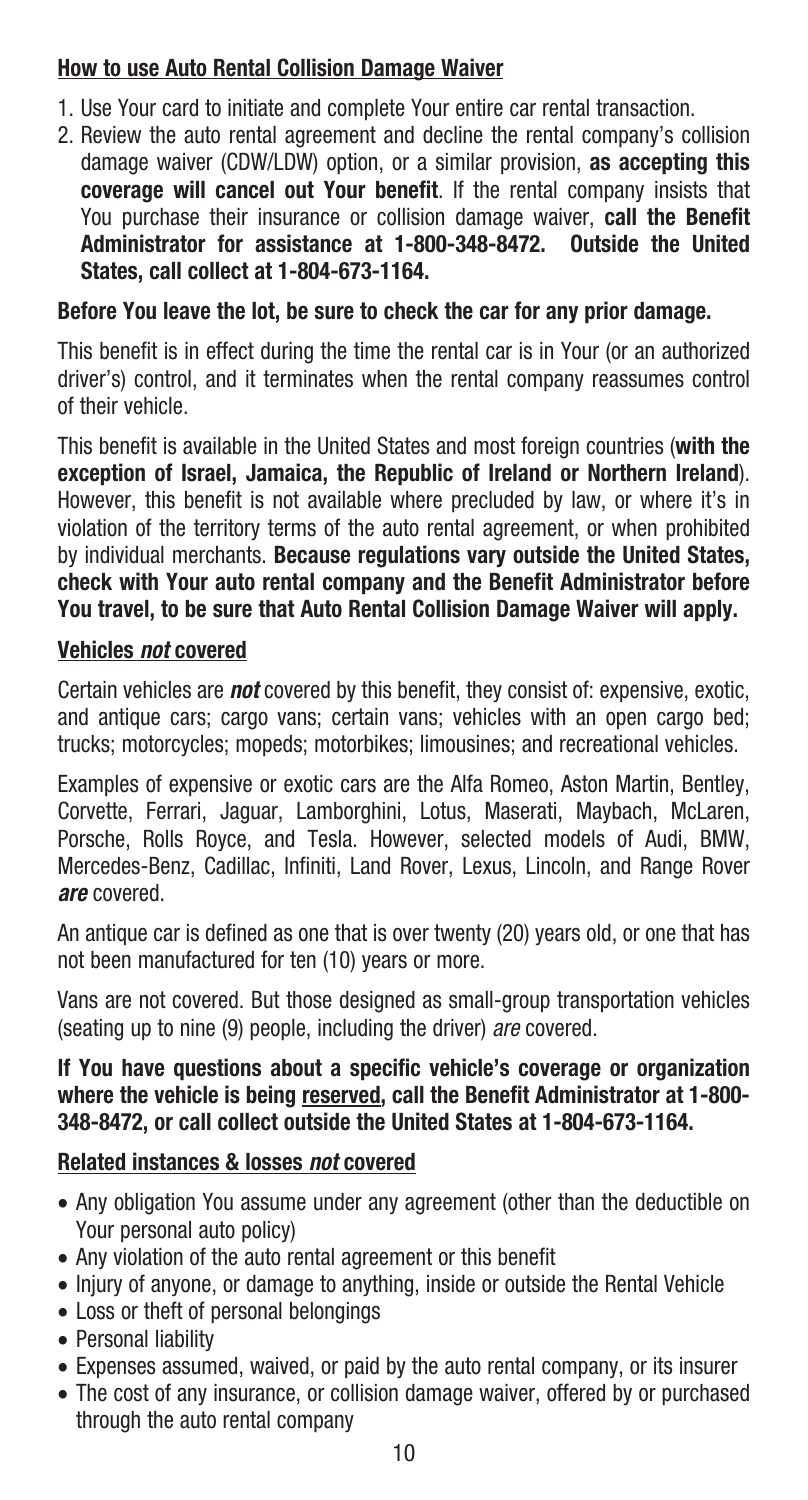- Depreciation of the Rental Vehicle caused by the incident including, but not limited to, "diminished value"
- Expenses reimbursable by Your insurer, employer, or employer's insurance
- Theft or damage due to intentional acts, or due to the driver(s) being under the influence of alcohol, intoxicants, or drugs, or due to contraband, or illegal activities
- Wear and tear, gradual deterioration, or mechanical breakdown
- Items not installed by the original manufacturer
- Damage due to off-road operation of the Rental Vehicle
- Theft or damage due to hostility of any kind (including, but not limited to, war, invasion, rebellion, insurrection, or terrorist activities)
- Confiscation by authorities
- Vehicles that do not meet the definition of covered vehicles
- Rental periods that either exceed, or are intended to exceed, fifteen (15) consecutive days, within Your country of residence, or thirty-one (31) days outside Your country of residence
- • Leases and mini leases
- Theft or damage as a result of the authorized driver's and/or cardholder's lack of reasonable care in protecting the Rental Vehicle before and/or after damage or theft occurs (for example, leaving the car running and unattended)
- Theft or damage reported more than forty-five (45) days\* after the date of the incident
- Theft or damage for which a claim form has not been received within ninety (90) days\* from the date of the incident
- Theft or damage for which all required documentation has not been received within three hundred and sixty-five (365) days after the date of the incident
- Theft or damage from rental transactions that originated in Israel, Jamaica, the Republic of Ireland, or Northern Ireland

# **\*Not applicable to residents in certain states**

# **Filing a claim**

It is Your responsibility as a cardholder to make every effort to protect Your Rental Vehicle from damage or theft. If You have an accident, or Your Rental Vehicle has been stolen, immediately call the Benefit Administrator at **1-800-348-8472** to report the incident, regardless of whether Your liability has been established. Outside the United States, call collect at **1**-**804-673-1164**.

You should report the theft or damage as soon as possible but no later **than fortyfive (45) days** from the date of the incident.

The Benefit Administrator reserves the right to deny any claim containing charges that would not have been included, if notification occurred before the expenses were incurred. Thus, it's in Your best interest to notify the Benefit Administrator immediately after an incident. Reporting to any other person will not fulfill this obligation.

# **What You must submit to file a claim**

At the time of the theft or damage, or when You return the Rental Vehicle, ask Your car rental company for the following documents:

• A copy of the accident report form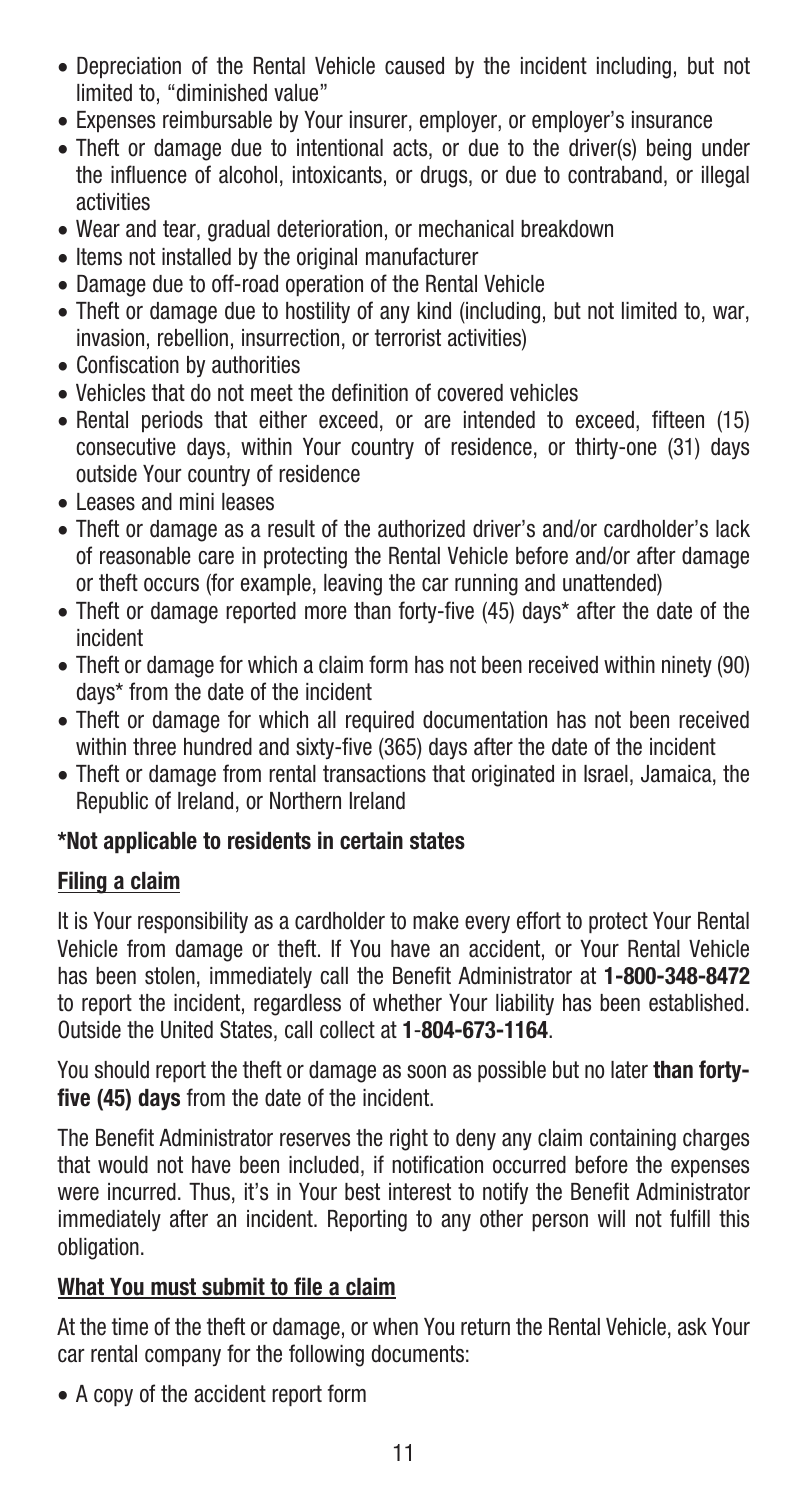- A copy of the initial and final auto rental agreements (front and back)
- A copy of the repair estimate and itemized repair bill
- Two (2) photographs of the damaged vehicle, if available
- A police report, if obtainable
- A copy of the demand letter which indicates the costs You are responsible for and any amounts that have been paid toward the claim

Submit all of the above documents from the rental company, along with the following documents, to the Benefit Administrator:

- The completed and signed Auto Rental Collision Damage Waiver claim form (Important: This must be postmarked within ninety (90) days\* of the theft or damage date, even if all other required documentation is not yet available – **or Your claim may be denied**).
- A copy of Your monthly billing statement (showing the last 4 digits of the Account number) demonstrating that the entire rental transaction was made on Your eligible Account.
- A statement from Your insurance carrier (and/or Your employer or employer's insurance carrier, if applicable), or other reimbursement showing the costs for which You are responsible, and any amounts that have been paid toward the claim. Or, if You have no applicable insurance or reimbursement, a statement of no insurance or reimbursement is required.
- A copy of Your primary insurance policy's Declarations Page (if applicable) to confirm Your deductible (This means the document(s) in Your insurance policy that lists names, coverages, limits, effective dates, and deductibles).
- Any other documentation required by the Benefit Administrator to substantiate the claim.

Finally, please note that all remaining documents must be postmarked within three hundred and sixty-five (365) days\* of the theft or damage date **or Your claim may be denied.**

# **\*Not applicable to residents of certain states.**

# *For faster filing, or to learn more about Auto Rental Collision Damage Waiver, visit* **www.eclaimsline.com**

# **Finalizing Your claim**

Your claim will typically be finalized within 15 (fifteen) days, after the Benefit Administrator has received all the documentation needed to substantiate Your claim.

# **Transference of claims**

Once Your claim has been paid, all Your rights and remedies against any party in regard to this theft or damage will be transferred to the Benefit Administrator, to the extent of the cost of payment made to You. You must give the Benefit Administrator all assistance as may reasonably be required to secure all rights and remedies.

# **Definitions**

**Account** means Your credit or debit card Accounts.

**Actual Cash Value** means the amount a Rental Vehicle is determined to be worth based on its market value, age and condition at the time of loss.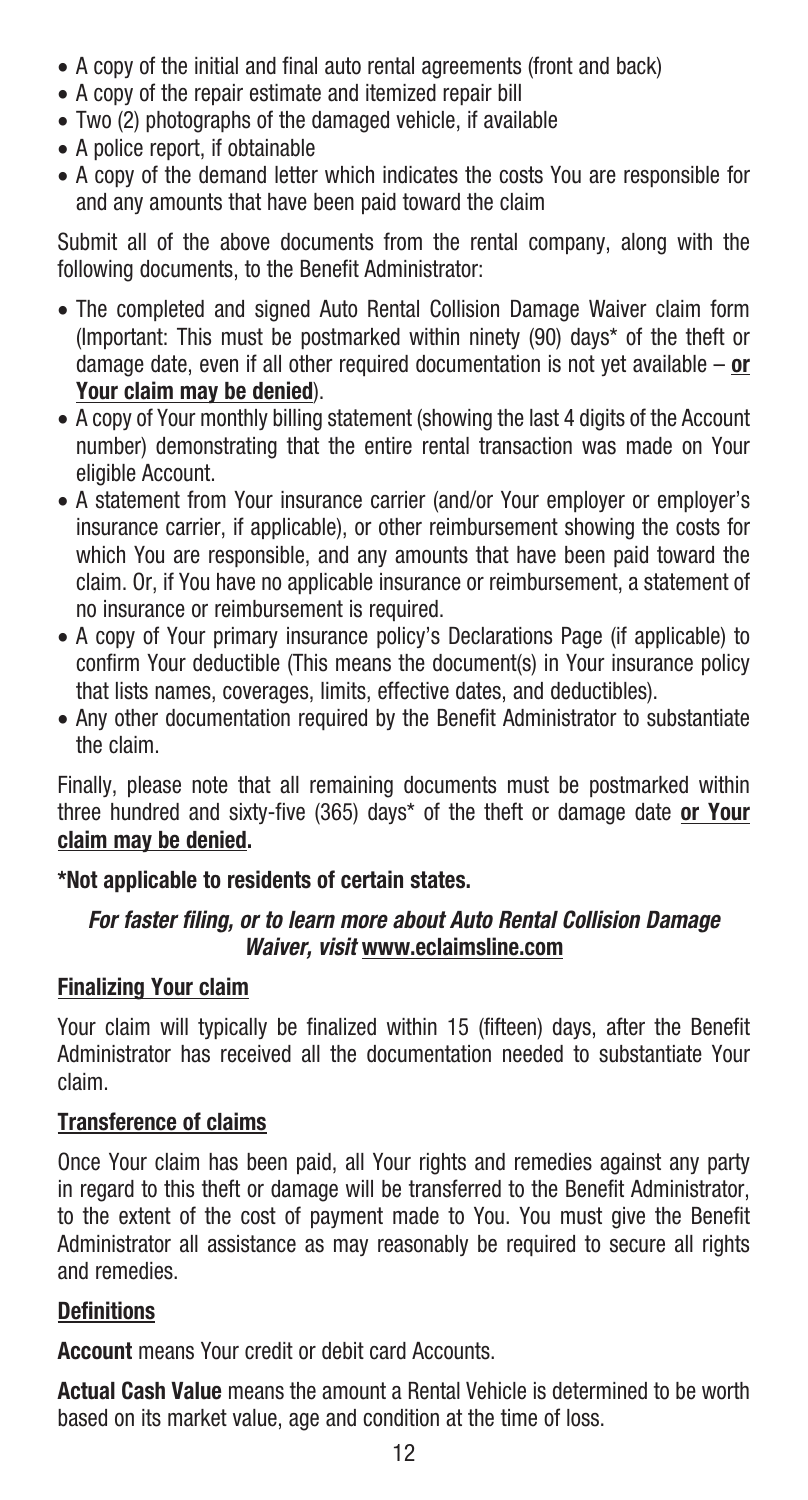**Eligible Person** means a cardholder who pays for their auto rental by using their eligible Account.

**Rental Car Agreement** means the entire contract an eligible renter receives when renting a Rental Vehicle from a rental car agency which describes in full all of the terms and conditions of the rental, as well as the responsibilities of all parties under the contract.

**Rental Vehicle** means a land motor vehicle with four or more wheels as described in the participating organization's disclosure statement which the eligible renter has rented for the period of time shown on the Rental Car Agreement and does not have a manufacturer's suggested retail price exceeding the amount shown on the participating organization's disclosure statement

**You or Your** means an Eligible Person who uses their eligible card to initiate and complete the rental car transaction.

#### **Additional provisions for Auto Rental Collision Damage Waiver**

- Signed or pinned transactions are covered as long as You use Your eligible Account to secure the transaction.
- You shall do all things reasonable to avoid or diminish any loss covered by this benefit. This provision will not be unreasonably applied to avoid claims.
- If You make any claim knowing it to be false or fraudulent in any respect, no coverage shall exist for such claim, and Your benefit may be cancelled. Each cardholder agrees that representations regarding claims will be accurate and complete. Any and all relevant provisions shall be void in any case of fraud, intentional concealment, or misrepresentation of material fact.
- No legal action for a claim may be brought against the Provider until sixty (60) days after the Provider receives Proof of Loss. No legal action against the Provider may be brought more than two (2) years after the time for giving Proof of Loss. Further, no legal action may be brought against the Provider unless all the terms of the Guide to Benefits have been complied with fully.
- This benefit is provided to eligible cardholders at no additional cost. The terms and conditions contained in this Guide to Benefits may be modified by subsequent endorsements. Modifications to the terms and conditions may be provided via additional Guide to Benefits mailings, statement inserts, statement messages or electronic notification. The benefits described in this Guide to Benefits will not apply to cardholders whose Accounts have been suspended or cancelled.
- Termination dates may vary by financial institutions. Your financial institution can cancel or non-renew the benefits for cardholders, and if they do, they will notify You at least thirty (30) days in advance. Indemnity Insurance Company of North America ("Provider") is the underwriter of these benefits and is solely responsible for its administration and claims. The Benefit Administrator provides services on behalf of the Provider.
- After the Benefit Administrator has paid Your claim, all Your rights and remedies against any party in respect of this claim will be transferred to the Benefit Administrator to the extent of the payment made to You. You must give the Benefit Administrator all assistance as may reasonably be required to secure all rights and remedies.
- This benefit does not apply to the extent that trade or economic sanctions or other laws or regulations prohibit the provision of insurance, including, but not limited to, the payment of claims.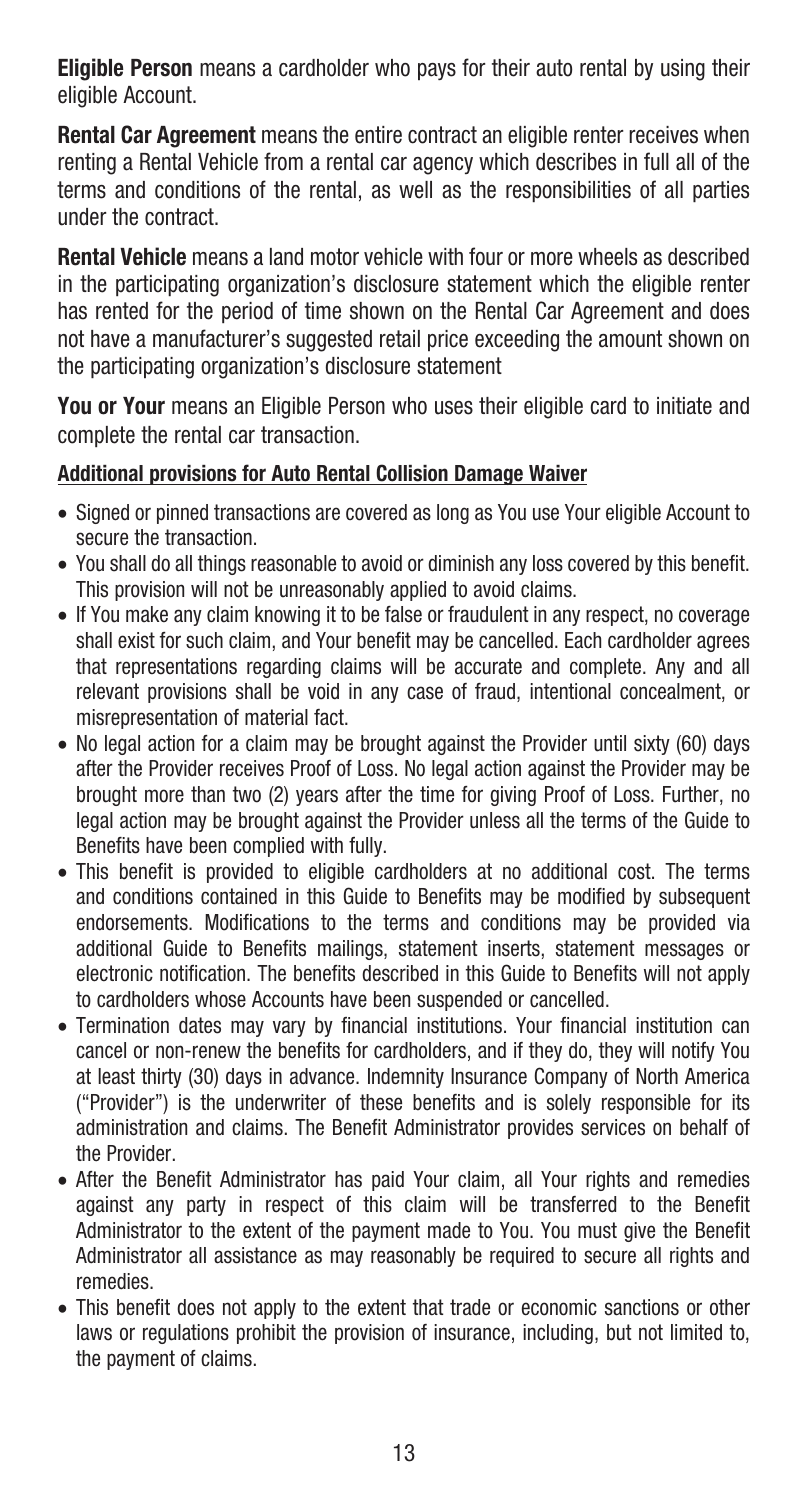**For more information about the benefit described in this guide, call the Benefit Administrator at 1-800-348-8472, or call collect outside the U.S. at 1-804-673-1164.**

FORM #ARCDW – 2017 (Stand 04/17) ARCDW-O

#### **Roadside Dispatch®**

#### **For roadside assistance, call 1-800-847-2869 What is Roadside Dispatch?**

Roadside Dispatch is a pay-per-use roadside assistance program. The program provides you with security and convenience wherever your travels take you.

*No membership or pre-enrollment is required. No annual dues. No limit on usage.*

#### **For a set price per service call, the program provides:**

- Standard Towing Up to 5 miles included<sup>1</sup>
- Tire Changing must have good, inflated spare
- Jump Starting
- Lockout Service (no key replacement)
- Fuel Delivery up to 5 gallons (plus the cost of fuel)
- Standard Winching

Roadside Dispatch will ask you where you are, what the problem is, and while they remain on the phone with you, they will arrange a dispatch to a reliable tow operator or locksmith to provide help. (If you feel you are in an unsafe location – Roadside Dispatch will advise you to hang up and dial 911. If you are not able to dial 911, they will call the non-emergency police number in your area, and will remain on the phone with you at your request until the police arrive.) You have the convenience of one toll-free phone number and you may save money because their rates are pre-negotiated.

Dependable roadside assistance, 24 hours a day, 7 days a week has never been easier. No membership or pre-enrollment is required. Just call us toll-free when you need us.

#### **1-800-847-2869 ~ it's that easy!**

**Note:** Customers must pay service provider for mileage over 5 miles. A secondary unit being towed behind is not included but can be accommodated for an additional fee. Standard Winching applies within 100 feet of paved or county maintained road only. Current fee for a standard service call is \$69.95. Additional fees may apply for winching services under certain circumstances. Service call fees are subject to change at any time; however callers will be notified of pricing prior to any service dispatch. This program may be discontinued at any time without prior notice. Program void where prohibited.

<sup>1</sup> Any vehicle with wheels is covered under the program as long as it can be classified as 'Light Duty'. 'Light Duty' vehicles are vehicles that weigh 10,000 lbs. or less. Vehicles weighing more than 10,000 lbs. are considered 'Medium Duty' or 'Heavy Duty' and are NOT covered under this program.

**Additional Terms:** Service providers supplying emergency roadside assistance and towing are independent contractors and are solely liable for their services. Neither Visa nor Worldpay shall have any responsibility or liability in connection with the rendering of the service. Emergency roadside assistance and towing may not be available in areas not regularly traveled, nor in other "off road" areas not accessible by ordinary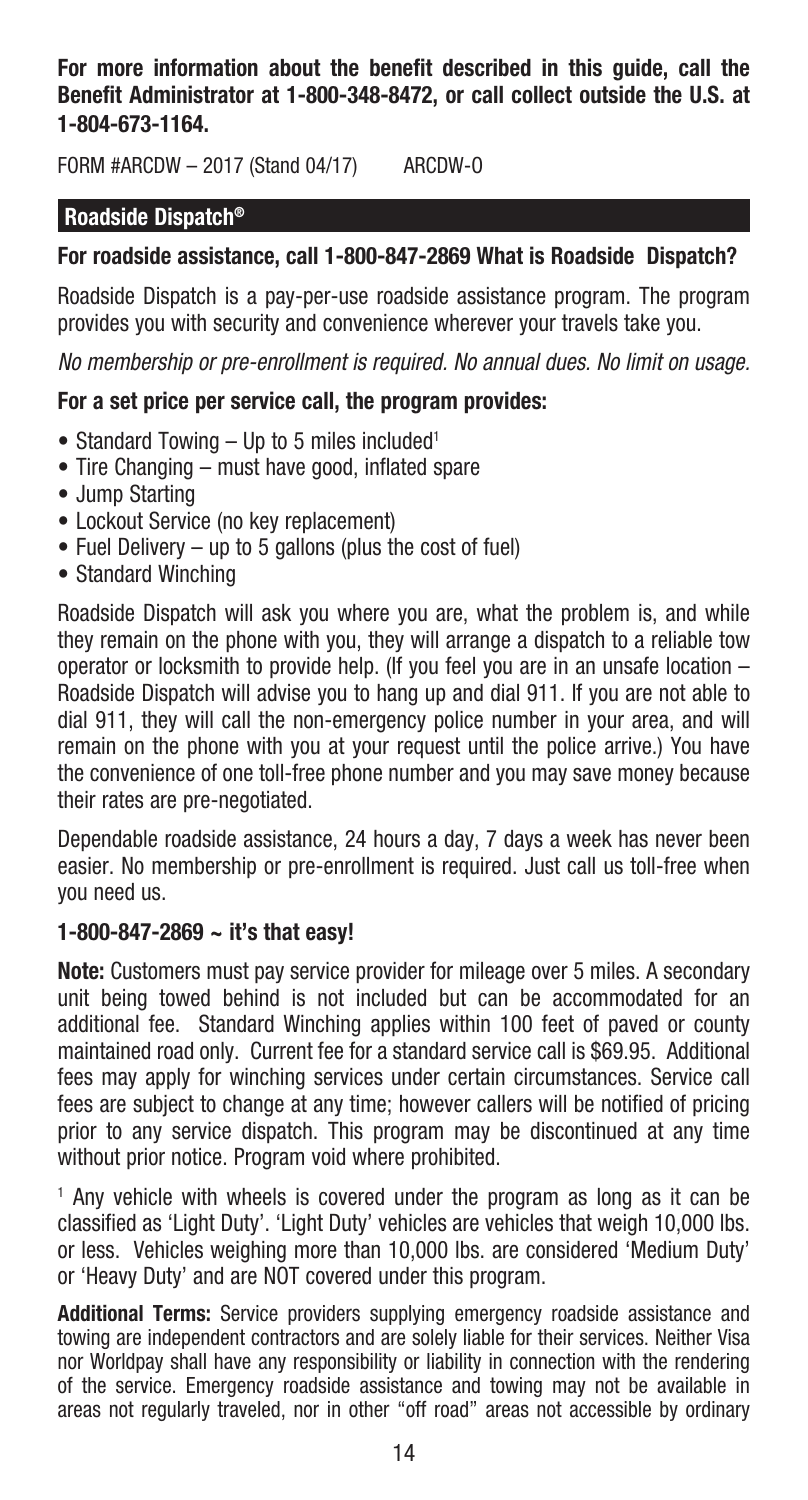towing vehicles. Weather conditions, time of day, and availability of service may affect assistance responses. Expectations for dispatch are set with the customer on every call, and an expected estimated time of arrival is provided to the customer regardless of their location; however, neither Visa nor Worldpay provides any assurances as to the ability of the Service Provider to meet such estimates. You are responsible for any roadside assistance or towing charges incurred by facilities responding to your request even if you are not with your vehicle or your vehicle is gone upon their arrival. Services provided by United States Auto Club, Motoring Division, Inc.

©2018 Visa. All Rights Reserved.

#### **Your Guide to Benefit describes the benefit in effect as of 4/1/17. Benefit information in this guide replaces any prior benefit information You may have received. Please read and retain for Your records. Your eligibility is determined by Your financial institution.**

# **Cellular Telephone Protection**

Cell phones have become an everyday necessity for the average person, which means if Your cell phone is damaged or stolen, getting it repaired or replaced is not optional.

Fortunately, Cellular Telephone Protection is available which provides coverage for damage to, theft of, or involuntary and accidental parting of Your cell phone. An involuntary and accidental parting is the unintended separation from Your cell phone when its location is known, but recovery is impractical to complete. This benefit is available if You are a valid cardholder of an eligible U.S. issued card enrolled in the Cellular Telephone Protection benefit and You charge Your monthly cellular wireless phone bills to Your eligible card for the billing cycle before the month in which the incident occurs. Coverage applies to Your primary cell phone line and up to the first two (2) secondary, additional or supplemental lines. Eligible lines are determined by the order in which the lines were activated by the cellular wireless provider.

# **What is covered?**

This benefit is supplemental coverage, which means that it will reimburse You for theft of, damage to or involuntary and accidental parting of Your cell phone not otherwise covered by another insurance policy (for example; cell phone insurance programs, or Your homeowner's, renter's, automobile, or employer's insurance policies).

If You *do* have personal insurance that covers theft, damage or involuntary and accidental parting for Your cell phone, this benefit reimburses You for the deductible portion of Your cell phone insurance.

If You *do not* have personal insurance, the benefit reimburses You for the covered theft, damage, or involuntary and accidental parting for Your cell phone.\$200.00, per claim with a maximum of two (2) claims and \$400.00 per twelve (12) month period. If it is determined that Your cell phone requires replacement due to the theft of, damage to or an involuntary or accidental parting of the device, You will receive the replacement value subject to the fifty-dollar (\$50.00) deductible and the benefit maximum. The replacement value is the lesser of Your cellular wireless service provider's suggested retail value of a similar model replacement cell phone or the actual cost to replace the cell phone.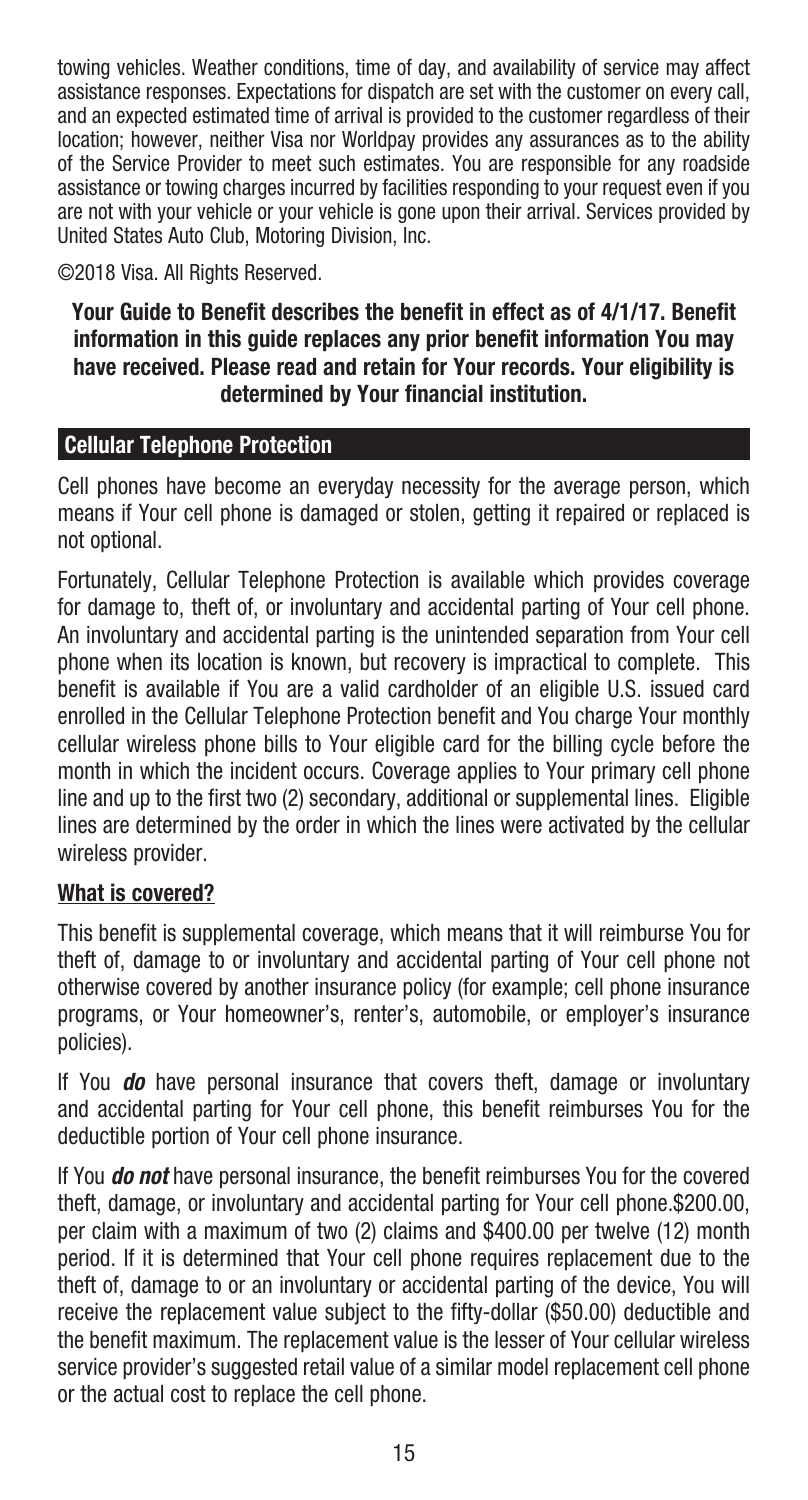If Your cell phone is repairable, You will receive an amount as determined by the diagnostic to repair the cell phone subject to the benefit maximum and fifty-dollar (\$50.00) deductible.

*Note: Electronic issues, such as inability to charge, mechanical or battery failure, where there is no evidence of physical damage, are not covered under this program.*

# **When does it apply?**

Cellular Telephone Protection applies when You make Your monthly cellular wireless phone bill payment with Your eligible card. Coverage begins the first day of the calendar month following a payment of the cellular wireless phone bill.

If You fail to make a cellular wireless phone bill payment in a particular month, Your coverage will be suspended. Coverage will resume on the first day of the calendar month after the date of any future cellular wireless phone bill payment made with the eligible card.

# *If Your cell phone is stolen as a result of criminal activity, You must file a police report within forty-eight (48) hours of the event.*

# **What** *is not* **covered?**

This benefit will not provide reimbursement for the following:

- Cell phone accessories other than standard battery and/or standard antenna provided by the manufacturer
- • Cell phones purchased for resale, professional, or commercial use
- Cell phones that are lost or "mysteriously disappear," meaning that the phone vanished in an unexplained manner without evidence of a wrongful act by a person or persons
- Cell phones under the care and control of a common carrier (including, but not limited to, the U.S. Postal Service, airplanes, or delivery service)
- Cell phones stolen from baggage unless hand-carried and under Your personal supervision, or under supervision of Your traveling companion
- Cell phones which have been rented, borrowed or are part of pre-paid or "pay as you go" type plans
- Cosmetic damage to the cell phone or damage that does not impact the cell phone's capabilities and functionalities
- Damage or theft resulting from abuse, intentional acts, fraud, hostilities of any kind (including, but not limited to, war, invasion, rebellion, or insurrection), confiscation by the authorities, risks of contraband, illegal activities, normal wear and tear, flood, earthquake, radioactive contamination, or damage from inherent product defects
- Damage or theft resulting from misdelivery or voluntary parting with the cell phone
- Taxes, delivery and transportation charges, and any fees associated with the cellular wireless service provider

# **How to file a Cellular Telephone Protection claim**

1.Within sixty (60) days of the date of the damage or theft, notify the Benefit Administrator at **1-866-894-8569 or outside the U.S. call collect at 1- 303- 967-1096.** The Benefit Administrator will ask You some preliminary questions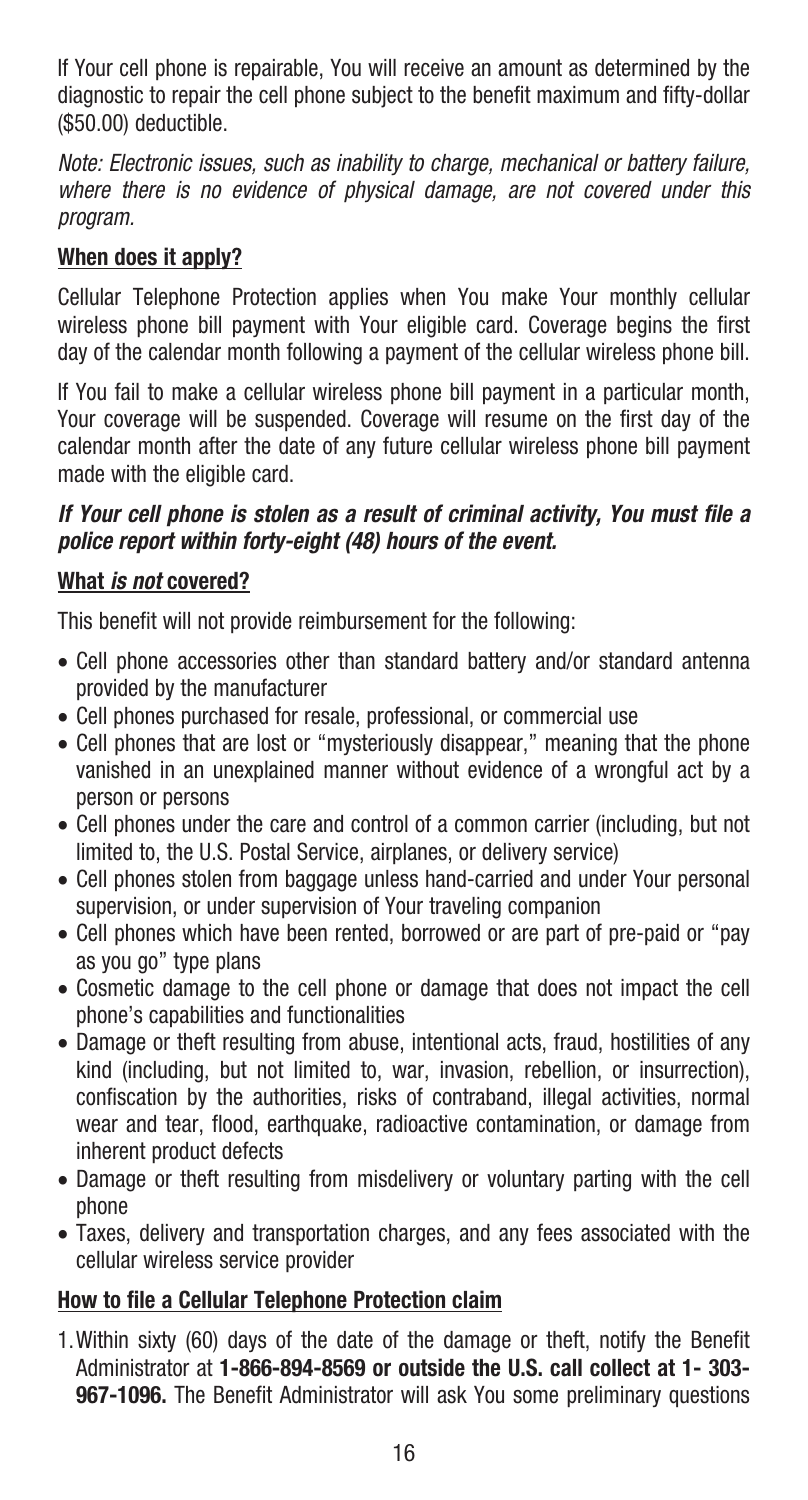and send You the appropriate claim form**. Please note, if You do not notify the Benefit Administrator within sixty (60) days after the damage or theft, Your claim may be denied.**

2.**Return the completed, signed claim form and the requested documentation below within ninety (90) days of the date of the damage or theft to the address provided by the Benefit Administrator.** 

# *For faster filing, or to learn more about Cellular Telephone Protection, visit* **www.cardbenefitservices.com**

# **Please submit the following documents:**

- The completed signed claim form
- A copy of Your cellular wireless service provider billing statement demonstrating that the entire monthly payment for the cellular wireless phone bill was made the month prior to the date of damage or theft and has been paid with the eligible card.
- If Your cellular wireless service provider's billing statement doesn't show payment with the eligible card, a copy of Your card monthly billing statement that corresponds with the above cellular wireless phone monthly billing statement
- A copy of the device summary page from Your cellular wireless phone bill or other sufficient proof of the claimed cell phone model linked to Your cell phone account [Eligible cell phones include the primary line and up to the first two (2) secondary lines based on the order in which the line was activated by the cellular wireless provider].
- If the claim is due to theft or criminal action, a copy of the police report filed within **forty-eight (48) hours of the event**
- Based on the details of the claim, the Benefits Administrator may request additional verification including:
	- An itemized repair estimate from an authorized cell phone repair facility
	- The damaged cell phone, for evaluation of its damage
	- An itemized store receipt for the replacement cell phone
- Documentation (if available) of any other claim settlement such as Your cellular wireless provider or manufacturer's insurance settlement (if applicable)
- Any other documentation deemed necessary in the Benefits Administrator's sole discretion, to substantiate Your claim. All claims must be fully substantiated as to the time, place, cause, and purchase price of the cell phone.

# *If the cell phone is damaged, do not discard it until the claim has been fully reviewed.*

# **How will I be reimbursed?**

Depending on the nature and circumstances of Your claim, the Benefit Administrator may choose to repair or replace Your cell phone or reimburse You for the lesser of:

- a) Up to \$200.00 after the fifty-dollar (\$50.00) deductible has been applied to the replacement or repair cost; or
- b) The current cellular wireless service provider's suggested retail value of a similar model replacement cell phone, or the actual cost to replace it, whichever is lower (not including taxes, delivery and transportation charges or fees associated with the cellular wireless service provider), less Your fifty-dollar (\$50.00) deductible.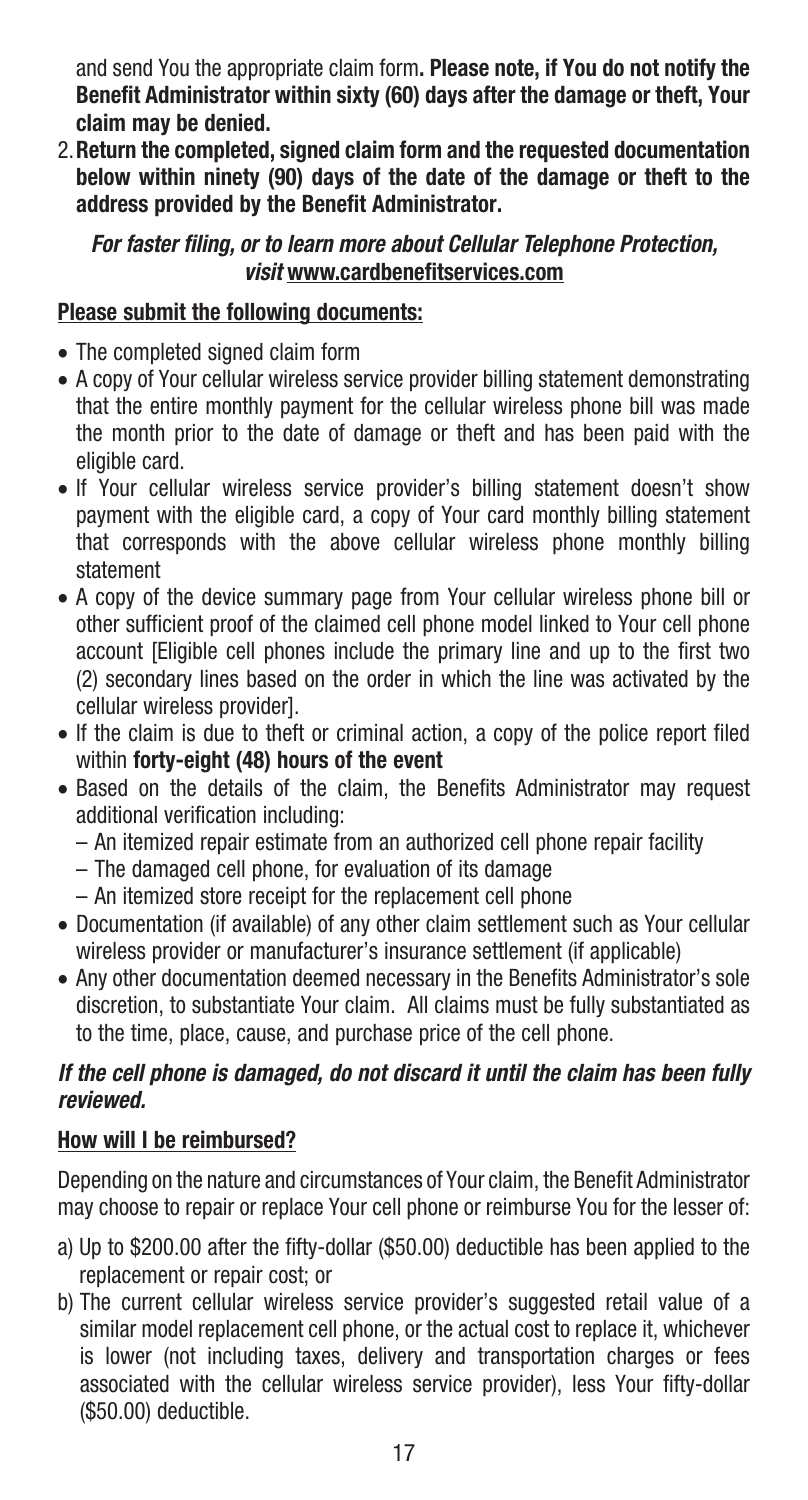c) If Your cell phone is repairable, You will receive an amount as determined by the diagnostic to repair the cell phone less Your fifty dollar (\$50.00) deductible.

Under normal circumstances, reimbursement will take place within ten (10) business days of receipt and approval of Your claim form and all necessary documents.

#### **Definitions**

**Eligible Person** means a cardholder who pays for their monthly cellular wireless phone bill with their eligible card.

**You** and **Your** means an enrolled Cardholder who has charged their monthly cellular wireless phone bill to their covered card.

#### **Additional provisions for Cellular Telephone Protection**

- Signed or pinned transactions are covered as long as You use Your eligible account to secure the transaction.
- • You shall do all things reasonable to avoid or diminish any loss covered by this benefit. This provision will not be unreasonably applied to avoid claims.
- If You make any claim knowing it to be false or fraudulent in any respect, no coverage shall exist for such claim, and Your benefit may be cancelled. Each cardholder agrees that representations regarding claims will be accurate and complete. Any and all relevant provisions shall be void in any case of fraud, intentional concealment, or misrepresentation of material fact.
- No legal action for a claim may be brought against the Provider until sixty (60) days after the Provider receives Proof of Loss. No legal action against the Provider may be brought more than two (2) years after the time for giving Proof of Loss. Further, no legal action may be brought against the Provider unless all the terms of the Guide to Benefits have been complied with fully.
- This benefit is provided to eligible cardholders at no additional cost. The terms and conditions contained in this Guide to Benefits may be modified by subsequent endorsements. Modifications to the terms and conditions may be provided via additional Guide to Benefits mailings, statement inserts, statement messages or electronic notification. The benefits described in this Guide to Benefits will not apply to cardholders whose Accounts have been suspended or cancelled.
- • Termination dates may vary by financial institutions. Your financial institution can cancel or non-renew the benefits for cardholders, and if they do, they will notify You at least thirty (30) days in advance. Indemnity Insurance Company of North America ("Provider") is the underwriter of these benefits and is solely responsible for its administration and claims. The Benefit Administrator provides services on behalf of the Provider.
- After the Benefit Administrator has paid Your claim, all Your rights and remedies against any party in respect of this claim will be transferred to the Benefit Administrator to the extent of the payment made to You. You must give the Benefit Administrator all assistance as may reasonably be required to secure all rights and remedies.
- This benefit does not apply to the extent that trade or economic sanctions or other laws or regulations prohibit the provision of insurance, including, but not limited to, the payment of claims.

FORM #CELLPHONE – 2017 (04/17) CP-O

**For more information about the benefit described in this guide, call the Benefit Administrator at 1-866-894-8569 or outside the U.S. call collect at 1- 303-967-1096.**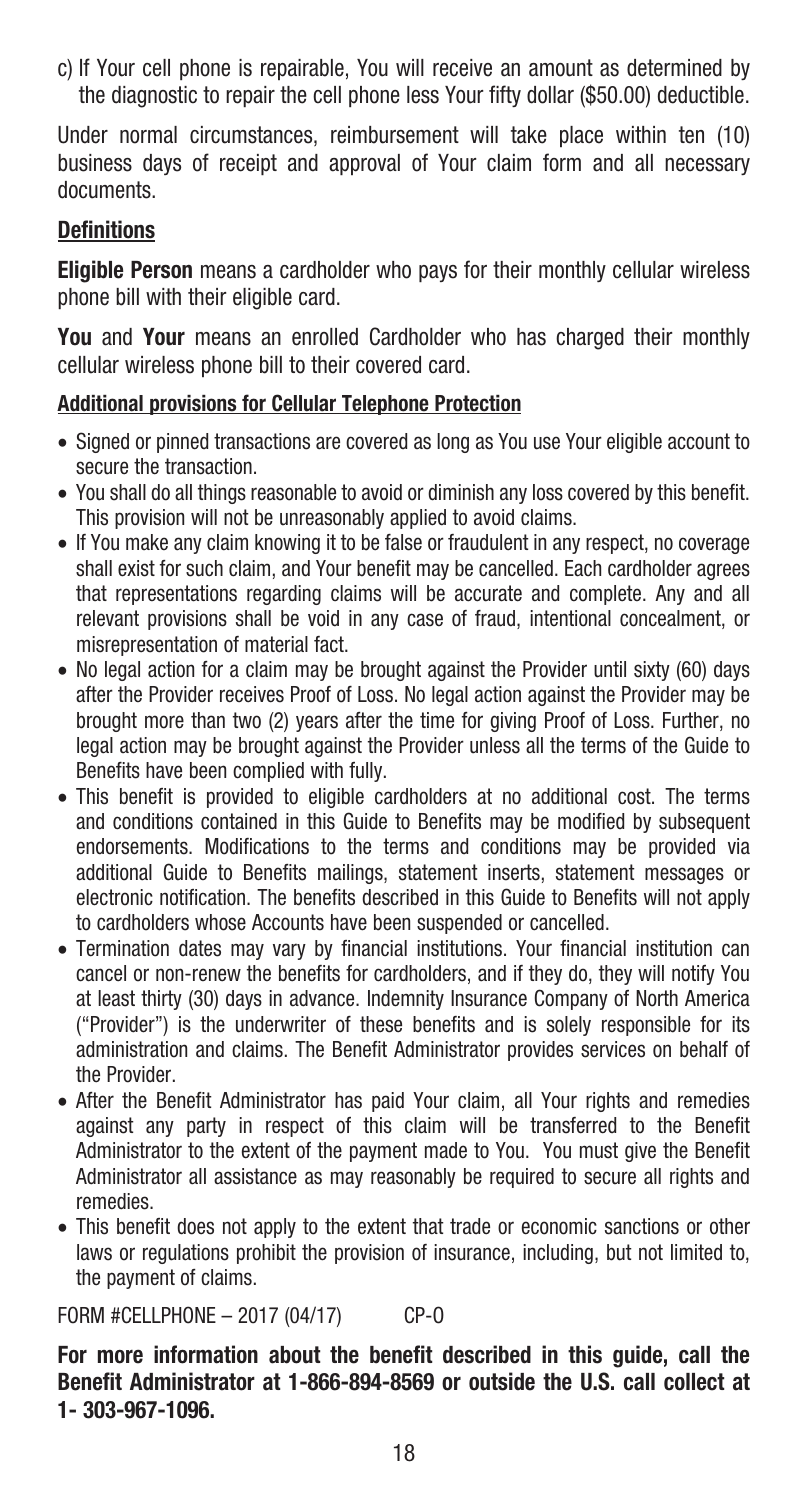**Your Guide to Benefit describes the benefit in effect as of 04/1/17. Benefit information in this guide replaces any prior benefit information you may have received. Please read and retain for your records. Your eligibility is determined by your financial institution.**

#### **Travel Accident Insurance Description of Coverage**

**Principal Sum: \$500,000**

#### **THIS IS AN ACCIDENTAL DEATH AND DISMEMBERMENT ONLY POLICY AND DOES NOT PAY BENEFITS FOR LOSS FROM SICKNESS**

*This Description of Coverage is provided to all eligible Visa Business cardholders and replaces any and all Descriptions of Coverage previously issued to the insured with respect to insurance described herein.*

#### **Eligibility and Period of Coverage**

As a Visa Business cardholder, you are covered beginning on 04/01/17 or the date your credit card is issued, whichever is later.

You and your dependents' become covered automatically when the entire Common Carrier fare is charged to your covered Visa Business card account ("Covered Person"). It is not necessary to notify the financial institution, the Insurance Company, or the Plan Administrator when tickets are purchased. Coverage ends when the policy is terminated.

\* Your spouse, unmarried dependent child(ren), under age 19 (25 if a full-time student). No age limit for incapacitated child. Incapacitated child means a child incapable of self-sustaining employment by reason of mental retardation or physical handicap, and chiefly dependent on you for support and maintenance. Dependent child(ren) receive fifty percent (50%) of your benefit amount.

#### **Benefits**

Subject to the terms and conditions, if a Covered Person's accidental bodily Injury occurs while on a Covered Trip and results in any of the following Losses within one (1) year after the date of the accident, the Insurance Company will pay the following percentage of the Principal Sum for accidental Loss of:

| Both hands or both feet $\ldots, \ldots, \ldots, \ldots, \ldots, \ldots, \ldots, \ldots, \ldots, 100\%$ |
|---------------------------------------------------------------------------------------------------------|
|                                                                                                         |
|                                                                                                         |
|                                                                                                         |
| 0.100% One hand or one foot and the sight of one eye100                                                 |
|                                                                                                         |
|                                                                                                         |
|                                                                                                         |
|                                                                                                         |

In no event will multiple charge cards obligate the Insurance Company in excess of the stated benefit for any one Loss sustained by a Covered Person as a result of any one accident. The maximum amount payable for all Losses due to the same accident is the Principal Sum.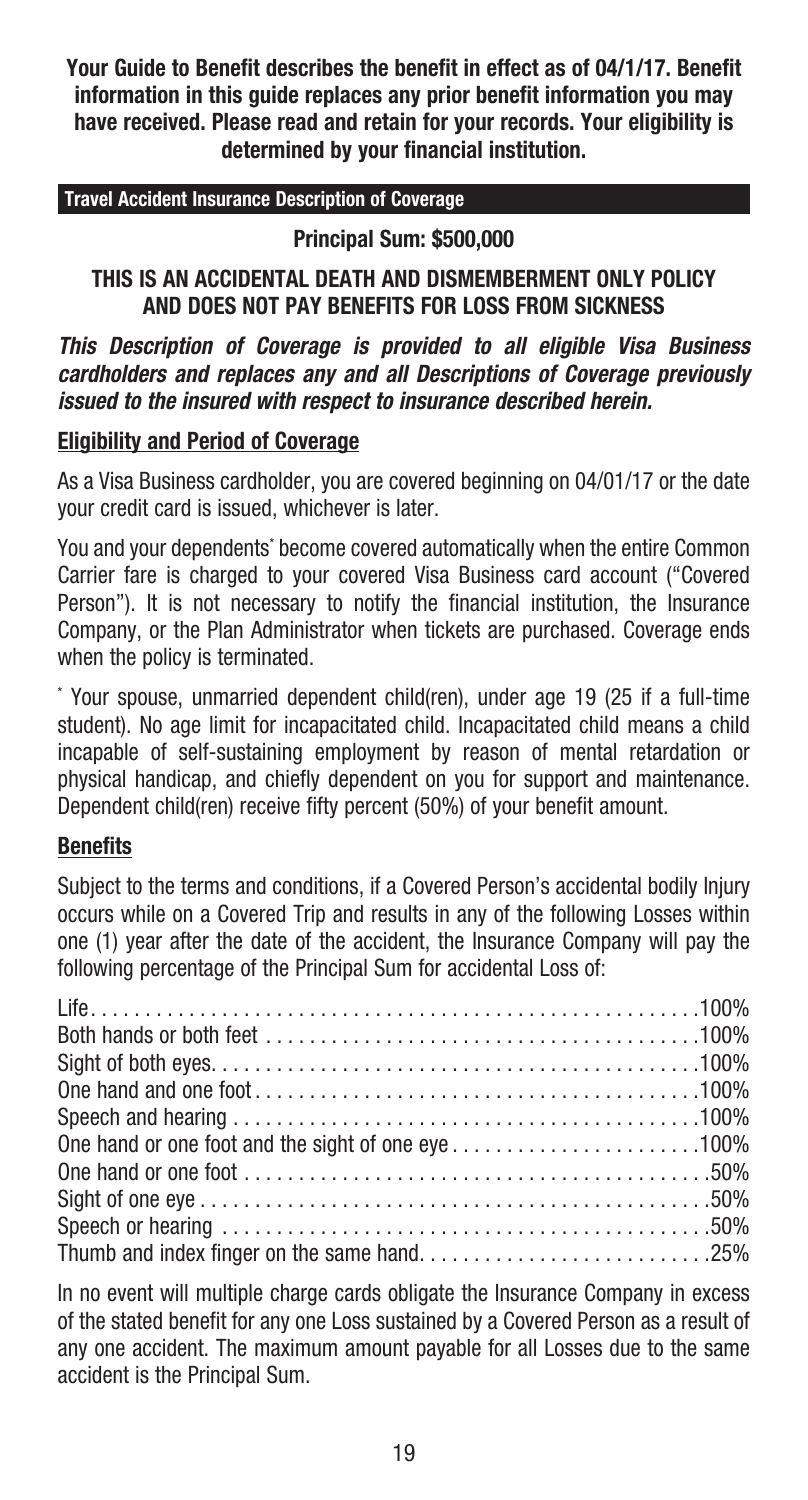# **Definitions**

**Loss** means actual severance through or above the wrist or ankle joints with regard to hands and feet; entire and irrevocable loss of sight, speech or hearing; actual severance through or above the metacarpophalangeal joints with regard to thumb and index fingers. The life benefit provides coverage in the event of a Covered Person's death. If a Covered Person's body has not been found within one (1) year of disappearance, stranding, sinking, or wreckage of any Common Carrier in which the Covered Person was covered as a passenger, then it shall be presumed, subject to all other provisions and conditions of this coverage, the Covered Person suffered loss of life.

**Injury** means bodily injury or injuries, sustained by the insured person which are the direct cause of Loss, independent of disease cause of Loss, independent of disease or bodily infirmity, and occurring while the Covered Person is covered under this policy, while the insurance is in force.

**Covered Trip** means a trip (a) while the Covered Person is riding on a Common Carrier as a passenger and not as a pilot, operator, or crew member and (b) charged to your Visa Business card; and (c) that begins and ends at the places designated on the ticket purchased for the trip. Covered Trip will also include travel on a Common Carrier (excluding aircraft), directly to, from, or at any Common Carrier terminal, which travel immediately precedes departure to or follows arrival at the destination designated on the ticket purchased for the Covered Trip.

**Common Carrier** means any scheduled airline, land, or water conveyance licensed for transportation of passengers for hire.

**Exclusions:** No payment will be made for any Loss that occurs in connection with, or is the result of: (a) suicide, attempted suicide, or intentionally self-inflicted injury; (b) any sickness or disease; (c) travel or flight on any kind of aircraft or Common Carrier except as a fare-paying passenger in an aircraft or on a Common Carrier operated on a regular schedule for passenger service over an established route; or (d) war or act of war, whether declared or undeclared.

**Beneficiary:** Benefit for Loss of life is payable to your estate, or to the beneficiary designated in writing by you. All other benefits are payable to you.

**Notice of Claim:** Written notice of claim, including your name and reference to Visa Business should be mailed to the Plan Administrator within twenty (20) days of a covered Loss or as soon as reasonably possible. The Plan Administrator will send the claimant forms for filing proof of Loss.

**The Cost:** This travel insurance is purchased for you by your financial institution.

**Description of Coverage:** This description of coverage details material facts about a Travel Accident Insurance Policy which has been established for you and is underwritten by Virginia Surety Company, Inc. Please read this description carefully. All provisions of the plan are in the master policy form number, VSC-VCC-01 (2/00). Any difference between the policy and this description will be settled according to the provisions of the policy.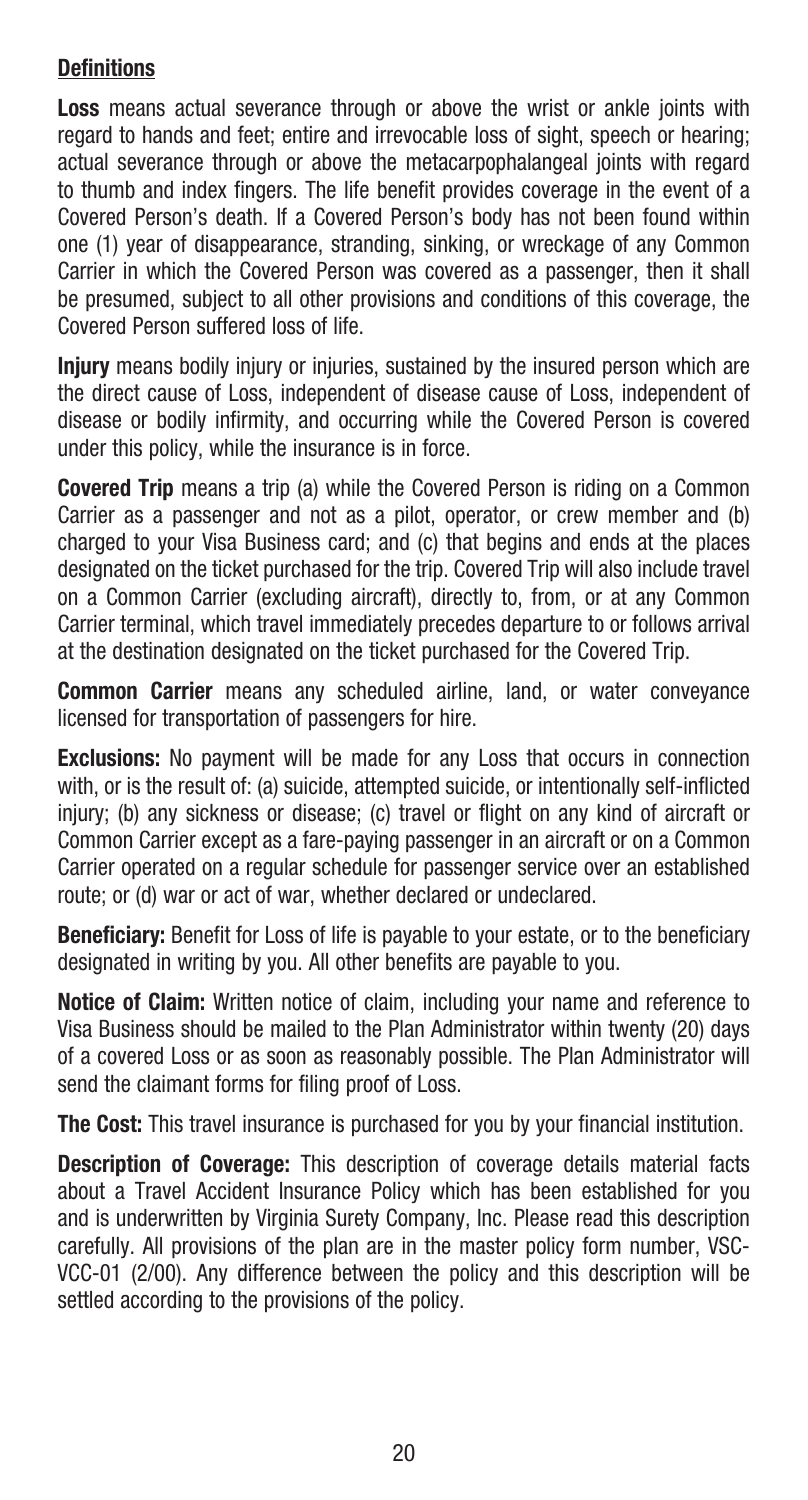**Questions:** Answers to specific questions can be obtained by writing to the **Plan Administrator**:

|                         | cbsi Card Benefit Services<br>550 Mamaroneck Avenue, Suite 309<br>Harrison. NY 10528 |
|-------------------------|--------------------------------------------------------------------------------------|
| <b>Underwritten by:</b> | Virginia Surety Company, Inc.<br>175 West Jackson Blvd.<br>Chicago. IL 60604         |

#### **Additional Provisions for Travel Accident Insurance**

Travel Accident Insurance is provided under a master policy of insurance issued by Virginia Surety Company, Inc. (herein referred to as Company). We reserve the right to change the benefits and features of all these programs.

The financial institution or the Company can cancel or choose not to renew the Insurance coverages for all Insureds. If this happens, the financial institution will notify the accountholder at least 30 days in advance of the expiration of the policy. Such notices need not be given if substantially similar replacement coverage takes effect without interruption and is provided by the same insurer. Insurance benefits will still apply to Covered Trips commenced prior to the date of such cancellation or non-renewal, provided all other terms and conditions of coverage are met. Travel Accident Insurance does not apply if your Visa Business privileges have been suspended or cancelled. However, insurance benefits will still apply to Covered Trips commenced prior to the date that your account is suspended or cancelled provided all other terms and conditions of coverage are met.

Coverage will be void if, at any time, the accountholder has concealed or misrepresented any material fact or circumstance concerning this coverage or the subject thereof or the accountholder's interest herein, or in the case of any fraud or false swearing by the Insured relating thereto. No person or entity other than the accountholder shall have any legal or equitable right, remedy, or claim for insurance proceeds and/or damages under or arising out of this coverage.

No action at law or in equity shall be brought to recover on this coverage prior to the expiration of sixty (60) days after proof of Loss has been furnished in accordance with the requirements of this Description of Coverage.

The Company, at its expense, has the right to have you examined as often as reasonably necessary while a claim is pending. The Company may also have an autopsy made unless prohibited by law.

#### *State Amendments*

**For Illinois Residents Only:** The following statement is added: If a Covered Person recovers expenses for sickness or injury that occurred due to the negligence of a third party, the Company has the right to first reimbursement for all benefits the Company paid from any and all damages collected from the negligent third party for those same expenses whether by action at law, settlement, or compromise, by the Covered Person, the Covered Person's parents if the Covered Person is a minor, or the Covered Person's legal representative as a result of that sickness or injury. You are required to furnish any information or assistance, or provide any documents that we may reasonably require in order to exercise our rights under this provision. This provision applies whether or not the third party admits liability.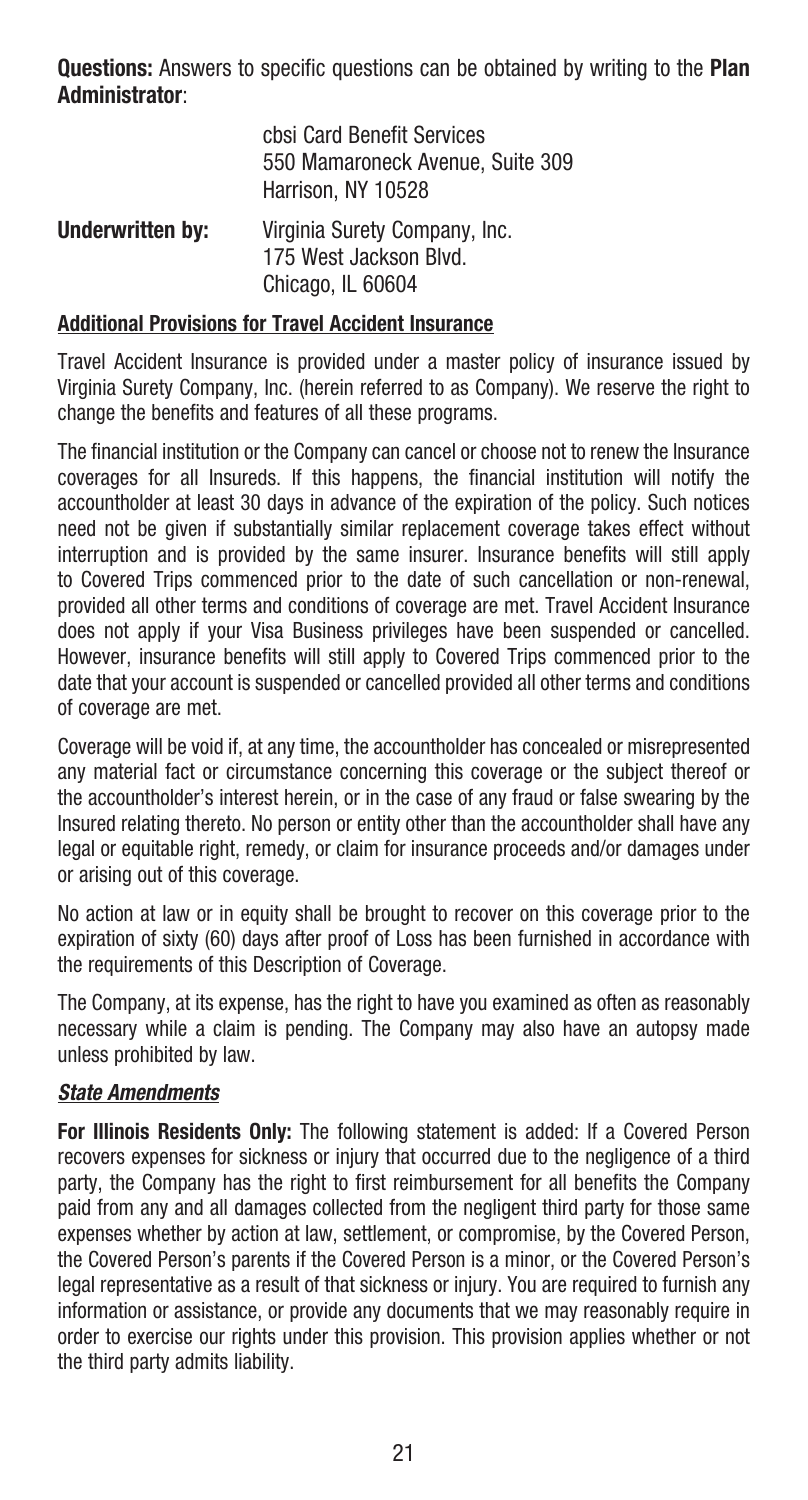**Your Guide to Benefit describes the benefit in effect as of 4/1/17. Benefit information in this guide replaces any prior benefit information You may have received. Please read and retain for Your records. Your eligibility is determined by Your financial institution.**

#### **Baggage Delay Reimbursement**

Sometimes it happens that You land at Your scheduled destination only to find that Your Checked Baggage has taken a detour and its arrival is delayed. While You can likely go without most of Your belongings, if Your baggage was carrying any essential items, You may need to replace them while You wait for Your bag to arrive.

Baggage Delay Reimbursement can provide reimbursement for essential items You may need while on a Covered Trip and at a destination other than Your location of permanent residence. The maximum benefit is one hundred dollars (\$100.00) per day up to a maximum of three (3) days or a total of three hundred dollars (\$300.00). These maximums apply to You and to each of Your Immediate Family Member whose ticket was purchased with Your covered Account and/or rewards program associated with Your covered Account.

#### **When does it apply?**

The Baggage Delay Reimbursement benefit applies if Your Checked Baggage and the personal property contained therein is delayed or misdirected by the Common Carrier for more than four (4) hours from the time You have arrived at the destination printed on Your ticket. To be eligible for this coverage, You need to purchase either a portion or the entire cost of the Covered Trip with Your covered Account and/or rewards program associated with Your covered Account.

You are eligible for this benefit if You are a cardholder of covered card issued in the United States.

This benefit is supplemental to and excess of any valid and collectible insurance or other reimbursement. This benefit will reimburse the excess amount once all other reimbursement has been exhausted up to the limit of liability.

#### **What items are** *not* **covered?**

- Business Items, cellular telephones, or art objects
- • Contact lenses, eyeglasses, sunglasses, hearing aids, artificial teeth, dental bridges, and prosthetic limbs
- Items not contained in delayed Checked Baggage
- Loss resulting from abuse, fraud, or hostilities of any kind (including but not limited to, war, invasion, rebellion, or insurrection)
- Losses arising from confiscation or expropriation by any government or public authority or detention by customs or other officials
- Money, securities, credit or debit cards, checks, and travelers checks
- Property shipped as freight or shipped prior to the Covered Trip departure date
- Tickets, documents (travel or otherwise), keys, coins, deeds, bullion, stamps, rugs and carpets, animals, cameras, electronic equipment, sporting equipment, and household furniture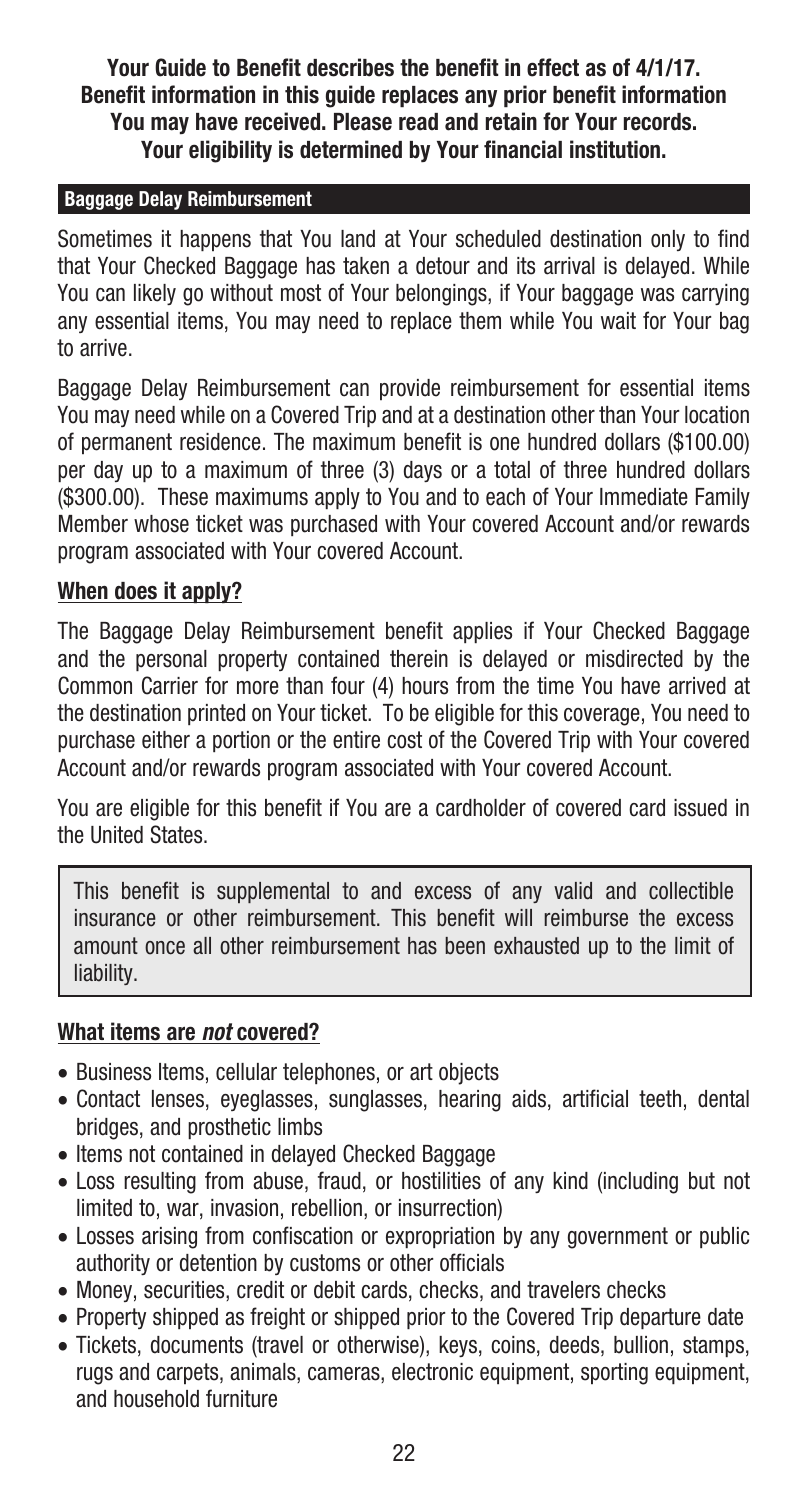# **How to file a Baggage Delay Reimbursement claim**

- 1. After Your Checked Baggage, has been delayed for more than four (4) hours You should immediately notify the Common Carrier to begin the Common Carrier's claim process.
- 2. Notify the Benefits Administrator within twenty (20) days of the date Your Checked Baggage was delayed while on a Covered Trip at **1-877-257-8152**, **or call collect outside the U.S. at 1-804-281-5790**. The Benefits Administrator will answer Your questions and send You a claim form.
- 3. Return the completed claim form and the requested documentation below within ninety (90) days from the date the Checked Baggage was delayed to the address provided by the Benefit Administrator.

# **Please submit the following documents:**

- The completed signed claim form
- A copy of Your monthly billing statement or the travel itinerary (showing the last four [4] digits of the Account number) confirming the Common Carrier ticket was charged to the covered Account and/or rewards program associated with Your covered Account
- If more than one method of payment was used, please provide documentation as to additional currency, voucher, points or any other payment method utilized
- Proof of ticketing by the Common Carrier, including, but not limited to, itinerary, boarding pass, or used ticket stub
- A copy of the check, settlement, denial, or explanation of coverage issued by the Common Carrier together with a copy of the Common Carrier's completed claim form, and a copy of the Checked Baggage claim check
- Receipts for essential items purchased while baggage was delayed
- A copy of Your insurance declaration page or documentation of settlement of the delay (if applicable)
- Any other documentation deemed necessary by the Benefit Administrator to substantiate the claim

# *For faster filing, or to learn more about Baggage Delay Reimbursement visit* **www.eclaimsline.com**

# **Definitions**

**Account** means Your credit or debit card Accounts.

**Business Items** means items that are used in the purchase, sale, production, promotion, or distribution of goods or services (including, but not limited to, manuals, computers and their accessories, software, data, facsimile, samples, collateral materials, etc.).

**Checked Baggage** means suitcases or other containers specifically designed for carrying personal belongings, for which a claim check has been issued to You by a Common Carrier.

**Common Carrier** means any mode of transportation by land, water or air operating under a license for the transportation of passengers for hire and for which a ticket must be purchased prior to travel. Does not include taxi, limousine service, commuter rail or commuter bus lines.

**Covered Trip** means a Trip (a) while the eligible cardholder is riding on a Common Carrier as a passenger and not as a pilot, operator, or crew member; (b) charged to Your eligible Account and/or with rewards programs earned on Your covered